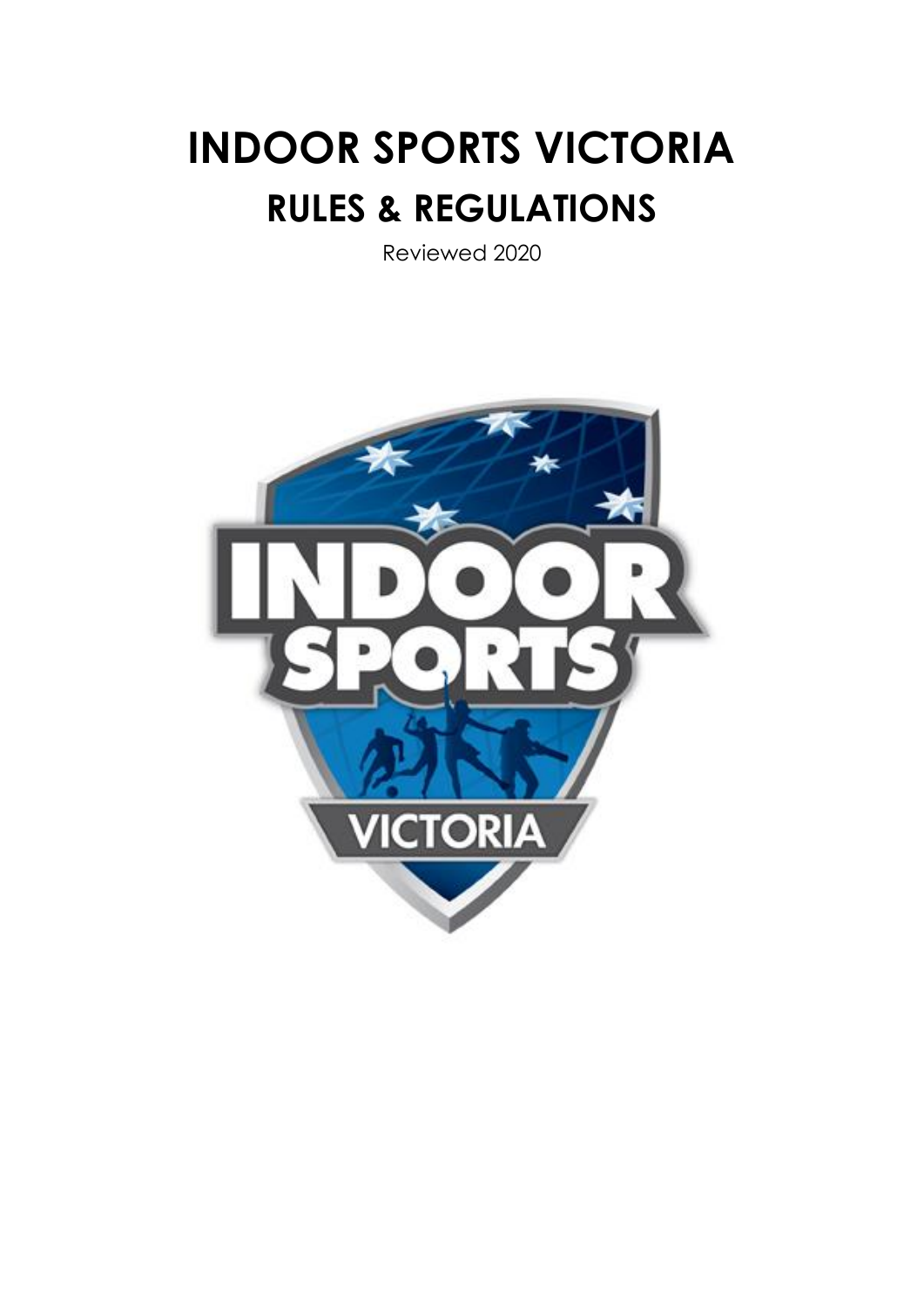# **CONTENTS**

| Members, Disciplinary Procedures and Grievances  8 |  |
|----------------------------------------------------|--|
|                                                    |  |
|                                                    |  |
|                                                    |  |
|                                                    |  |
|                                                    |  |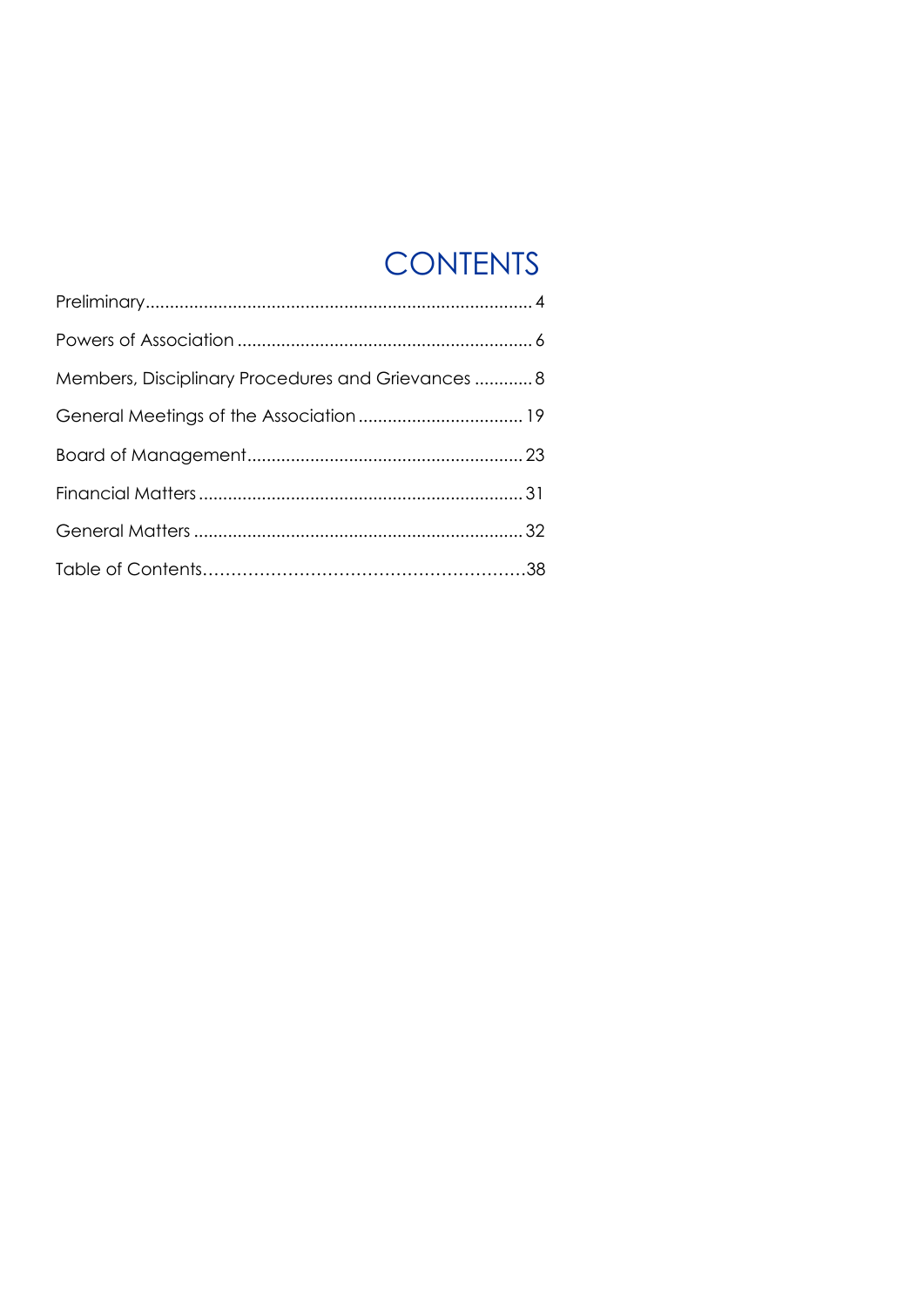# MODEL RULES FOR INDOOR SPORTS VICTORIA

#### **Note**

The persons who from time to time are members of the Association are an incorporated association by the name given in rule 1 of these Rules.

Under section 46 of the Associations Incorporation Reform Act 2012, these Rules are taken to constitute the terms of a contract between the Association and its members.

### 1. PRELIMINARY

#### 1. NAME

The name of the incorporated association is Indoor Sports Victoria Incorporated "ISV".

#### **Note**

Under section 23 of the Act, the name of the association and its registration number must appear on all its business documents.

#### 2. PURPOSES

The purposes of the association are:

**a)** provide for the representation, promotion, and support of indoor sport, throughout Victoria and elsewhere.

**b)** promoting participation in indoor sports and to encourage social intercourse between members of the Association;

**c)** conducting orderly, consistent and sportsmanlike indoor sports competitions which allow participants to play in well managed indoor sports venues which provide adequate facilities and equipment;

**d)** promoting and holding either alone or jointly with any other association, club or person, meetings, educative exercises and other activities of the Association generally;

**e)** promoting, encouraging and providing facilities and material for education relating to indoor sport, the practice and play of indoor sport and to raise levels and standards of indoor sport in Victoria and elsewhere;

**f)** facilitating and encouraging excellence in indoor sport and indoor sporting administration and improving the standards of sportsmanship generally;

**g)** representing the interests of indoor sport and participants in indoor sports within the State of Victoria at all levels;

**h)** co-operating with and assisting any organisation having objects and purposes similar to those of the Association and in any manner, which may further the interests of indoor sport, recreation or the Association generally;

**i)** pursuing, supporting, promoting, and conducting such programs and projects that relate to indoor sport and to the other activities of the Association generally; and

**j)** assisting in the resolution of any matters affecting the interest of indoor sport or of the Association.

**k)** affiliate and / or otherwise liaise with such bodies as have similar (in whole or in part) purposes;

**l)** use and protect the Intellectual Property of the Association;

m) undertake and foster such commercial alliances as will or may further facilitate achievement of the Association's purposes, and otherwise engage in such commercial activities as are conducive to achievement of the Association's purposes;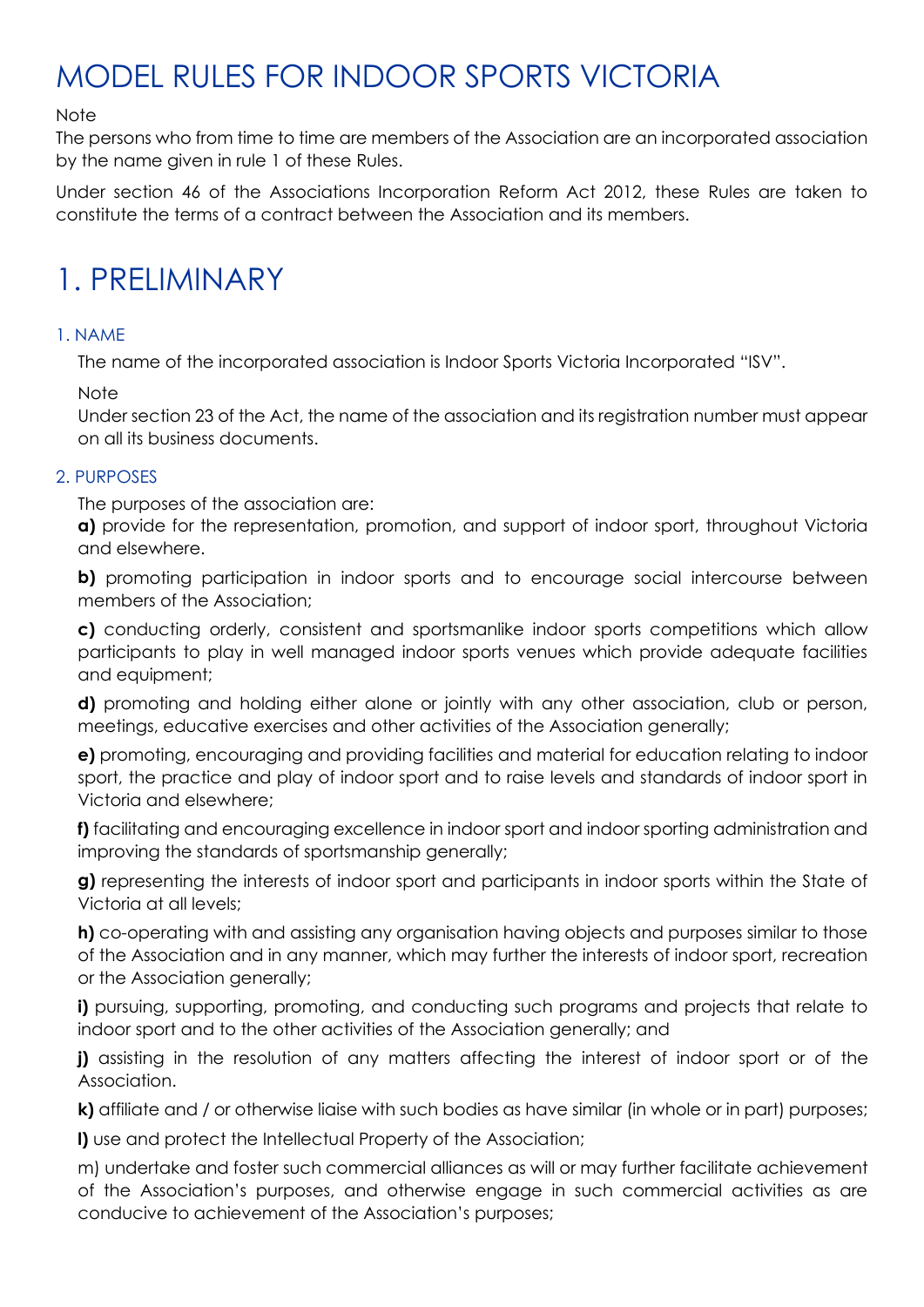**n)** collect, distribute and publish information in connection with indoor sports and related issues;

**o)** Co-operate with and advise all levels of government and the private sector of the needs of indoor sport and to initiate the means of meeting those needs;

**p)** lobby, strive for and maintain government, media, commercial and public recognition and support of the Association and indoor sport generally;

**q)** further develop the Association (or any substitute or other entity) into an organised institution and having regard to these purposes, to foster, lobby on behalf of, and otherwise assist indoor sport in Victoria and elsewhere;

**r)** encourage and raise the levels and standards of fitness, indoor sport and recreation in Victoria and to encourage general participation in indoor sport in the interests of health and quality of life;

**s)** promote, protect and represent the interests of the members of the Association that relate directly or indirectly to indoor sport;

**t)** have regard to the public interest in pursuing these purposes;

**u)** utilise and promote such technological advances as will or may further facilitate the achievement of the Association's purposes including multimedia technologies;

**v**) encourage and promote safe, healthy, enjoyable, equitable, performance enhancing drug free competition and involvement in indoor sport; and

**x)** undertake or do all such things or activities which are necessary, incidental or conducive to the advancement of these purposes.

#### 3. FINANCIAL YEAR

The financial year of the Association is each period of 12 months ending on 31 December.

#### 4. DEFINITIONS

In these Rules:

**Absolute Majority**, of the Board, means a majority of the Board members currently holding office and entitled to vote at the time (as distinct from a majority of Board members present at a Board meeting);

**Associate Member** means a member referred to in Rule 14(1);

**Chairperson**, of a general meeting or Board meeting, means the person chairing the meeting as required under Rule 42;

**Board** means the Board having management of the business of the Association;

**Board Meeting** means a meeting of the Board held in accordance with these Rules;

**Board Member** means a member of the Board elected or appointed under Division 3 of Part 5;

**Disciplinary Appeal Meeting** means a meeting of the members of the Association convened under Rule 23(3);

**Disciplinary Meeting** means a meeting of the Board convened for the purposes of Rule 20;

**Disciplinary Committee** means the Committee appointed under Rule 20(2);

Financial Year means the 12 month period specified in Rule 3;

**General Meeting** means a general meeting of the members of the Association convened in accordance with Part 4 and includes an annual general meeting, a Special General Meeting and a disciplinary appeal meeting;

**Indoor Sports** means Indoor Cricket and Indoor Netball.

**Member** means a member of the Association;

**Member Entitled to Vote** means a member who under Rule 13(2) is entitled to vote at a general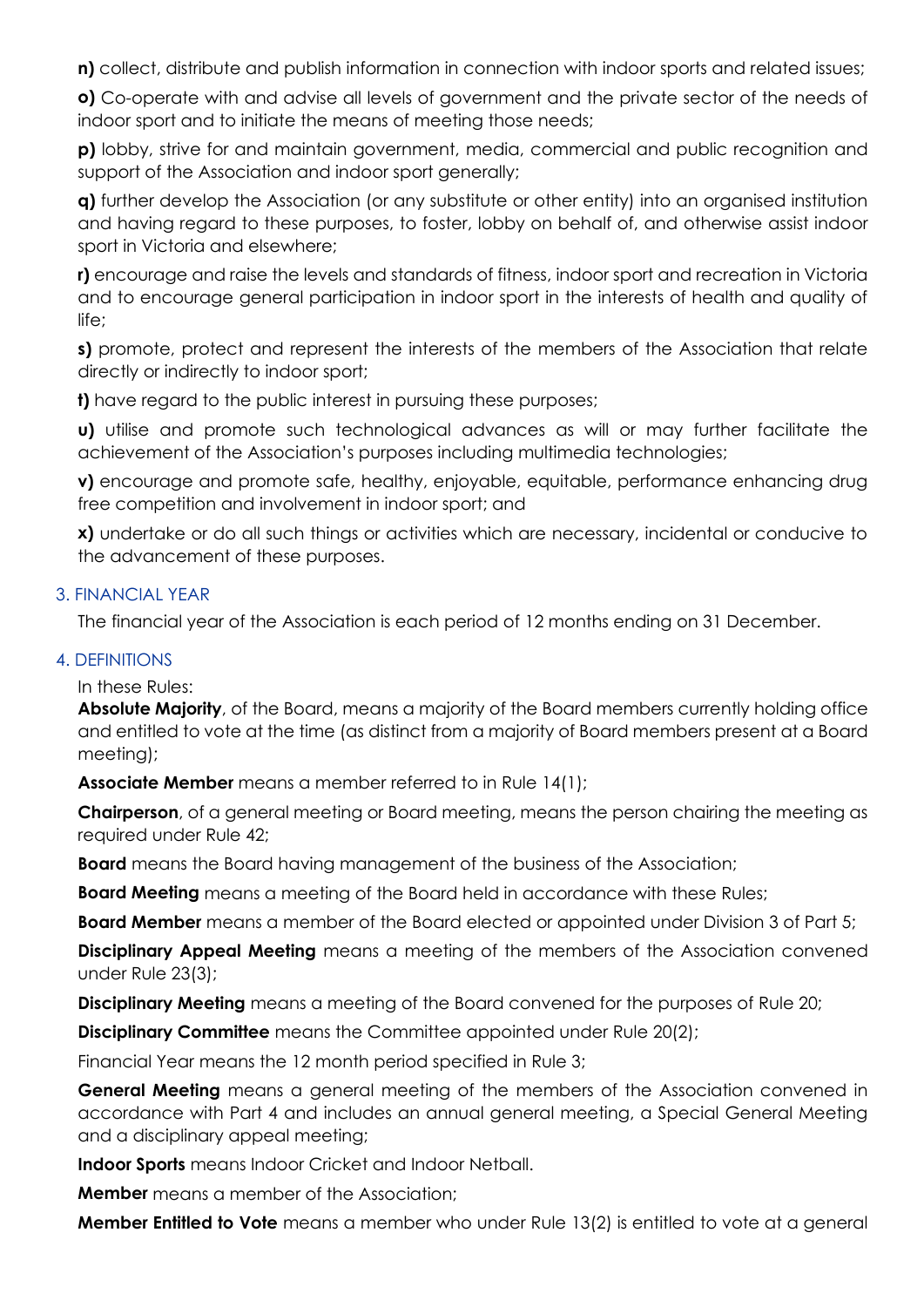meeting;

**Special Resolution** means a resolution that requires not less than three-quarters of the members voting at a general meeting, whether in person or by proxy, to vote in favour of the resolution;

**The Act** means the Associations Incorporation Reform Act 2012 and includes any regulations made under that Act;

**The Registrar** means the Registrar of Incorporated Associations.

### 2. POWERS OF ASSOCIATION

#### 5. POWERS OF ASSOCIATION

**1)** Subject to the Act, the Association has power to do all things incidental or conducive to achieve its purposes.

#### **2)** Without limiting Sub Rule 1:

**a)** The Association shall be recognized as the peak representative body for indoor sports staged by its members in Victoria and solely for furthering the purposes set out above, the Association has power to;

**b)** acquire by purchase, exchange or otherwise, whether for an estate in fee simple or for any less estate, lands, tenements or hereditaments of any tenure whether subject or not to any charges or encumbrances and to erect, replace, maintain, reconstruct, adapt and furnish any offices or other buildings thereon and to sell, let, alienate, mortgage, charge or deal with all or any such lands, tenements or hereditaments or any part of them;

**c)** purchase, take on lease or in exchange or otherwise acquire any real or personal estate which may be deemed necessary or convenient by the Board for any of the purposes of the Association and to sell, manage, lease, mortgage, give in exchange, dispose of or otherwise deal with the same or any part thereof;

**d)** construct, maintain and alter any buildings, grounds, structure or works necessary or convenient for the purposes of the Association;

**e)** buy, sell and deal in all kinds of articles, commodities and provisions, both liquid and solid, for the members of the Association or persons frequenting the Association's premises;

**f)** enter into any arrangements with any government or authority that are incidental or conducive to the attainment of the objects and the exercise of the powers of the Association, and to obtain from any such government or authority any rights, privileges and concessions which the Board considers desirable to obtain; and to carry out, exercise and comply with any such arrangements, rights, privileges and concessions;

**g)** borrow and raise money in such manner as the Association may determine;

**h)** raise or borrow money on bonds or mortgages or other security of any property held for or on behalf of the Association or without any such security and upon such terms as the Board shall determine;

**i)** receive money on deposit with or without allowance of interest thereon;

**j)** invest any monies of the Association not immediately required for the purposes of the Association in such manner as may from time to time be determined by the Association;

**k)** borrow or raise money either alone or jointly with any other person or legal entity in such a manner as may be determined by the Board and whether upon fluctuating advance account or overdraft or otherwise to represent or secure any monies and further advances borrowed or to be borrowed alone or with others as aforesaid by notes secured or unsecured, debentures or densenture stock perpetual or otherwise, or by mortgage, charge, lien or other security upon the whole or any part of the Association's property or assets present or future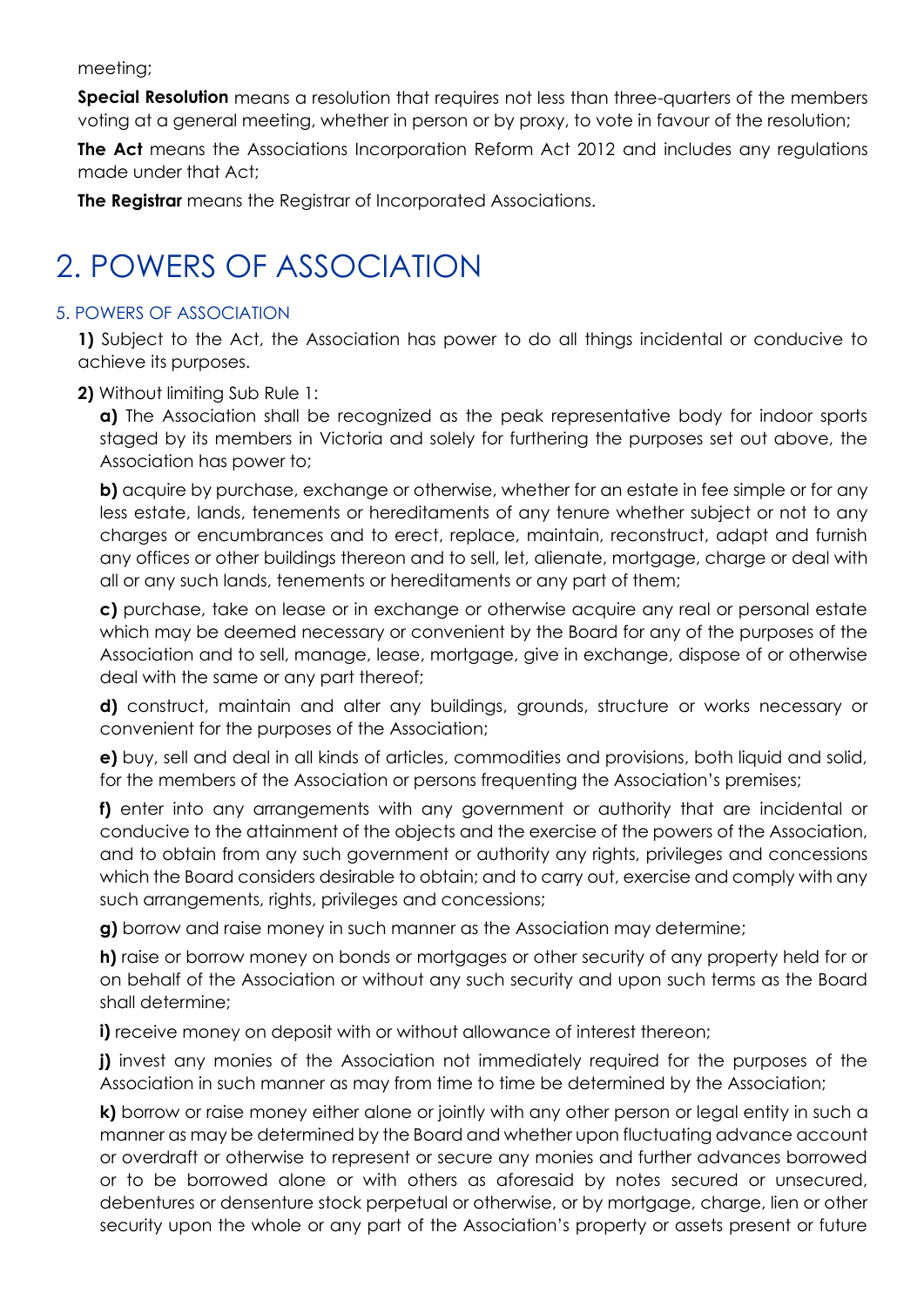and to purchase, redeem or pay off any such securities;

**l)** lend and advance money or give credit to any person or body corporate, and to guarantee and give guarantees or indemnities for the payment of money or the performance of contracts or obligations by any person or body corporate, and otherwise to assist any person or body corporate;

**m)** do all or any of the matters authorised either alone or in conjunction with any person, company or incorporated body or by or through any factors, trustees or agents;

**n)** take any gift of property, whether subject to any special trust or not, for any one or more of the purposes of the Association;

**o)** take any steps by personal or written appeals, public meetings or otherwise as may from time to time be deemed expedient for the purposes of procuring contributions to the funds of the Association in the shape of donations, annual subscriptions or otherwise;

**p)** apply the income and assets of the Association to the promotion of the purposes of the Association;

**q)** print and publish any newsletters, periodicals, books or leaflets that the Association may think desirable for the promotion of its purposes;

**r)** appoint, hire, employ, remove, replace or reinstate secretaries, managers, servants, employees and other persons in, and for carrying out the purposes of, the Association and to pay them, in return for services rendered to the Association, salaries, wages and gratuities;

**s)** subscribe to any charities and to grant donations for any public purpose;

**t)** produce, develop, create, license and otherwise exploit, use and protect such Intellectual Property, including but not limited to logos, trademarks, copyright and names in any product, publication or event of the Association;

**u)** establish and maintain corporate entities to carry on and conduct the business affairs and undertakings, or any aspect thereof, of the Association and for that purpose, utilise any of the assets of or held on behalf of the Association;

**v)** promote any other person or company for any purpose calculated to benefit the Association;

**w)** purchase or otherwise acquire and undertake all or any part of the property, assets, liabilities and engagements or any one or more of the companies, institutions, societies or associations whose activities or purposes are similar to those of the Association or generally for any purpose calculated to benefit the Association;

**x)** take legal proceedings of any nature;

**y)** take and affect insurance;

**z)** to do all such acts and things as are incidental, conducive, or subsidiary to all or any of the purposes of the Association; and

**aa)** to subscribe to, become a member of and co-operate with any other Association, club or organisation, whether incorporated or not, whose objects are altogether or in part similar to those of the Association provided that the Association shall not subscribe to support with its funds any club, Association or organisation which does not prohibit the distribution of its income and property among its members to an extent at least as great as that imposed on the Association under or by virtue of the Rules.

**3)** The Association may only exercise its powers and use its income and assets (including any surplus) for its purposes.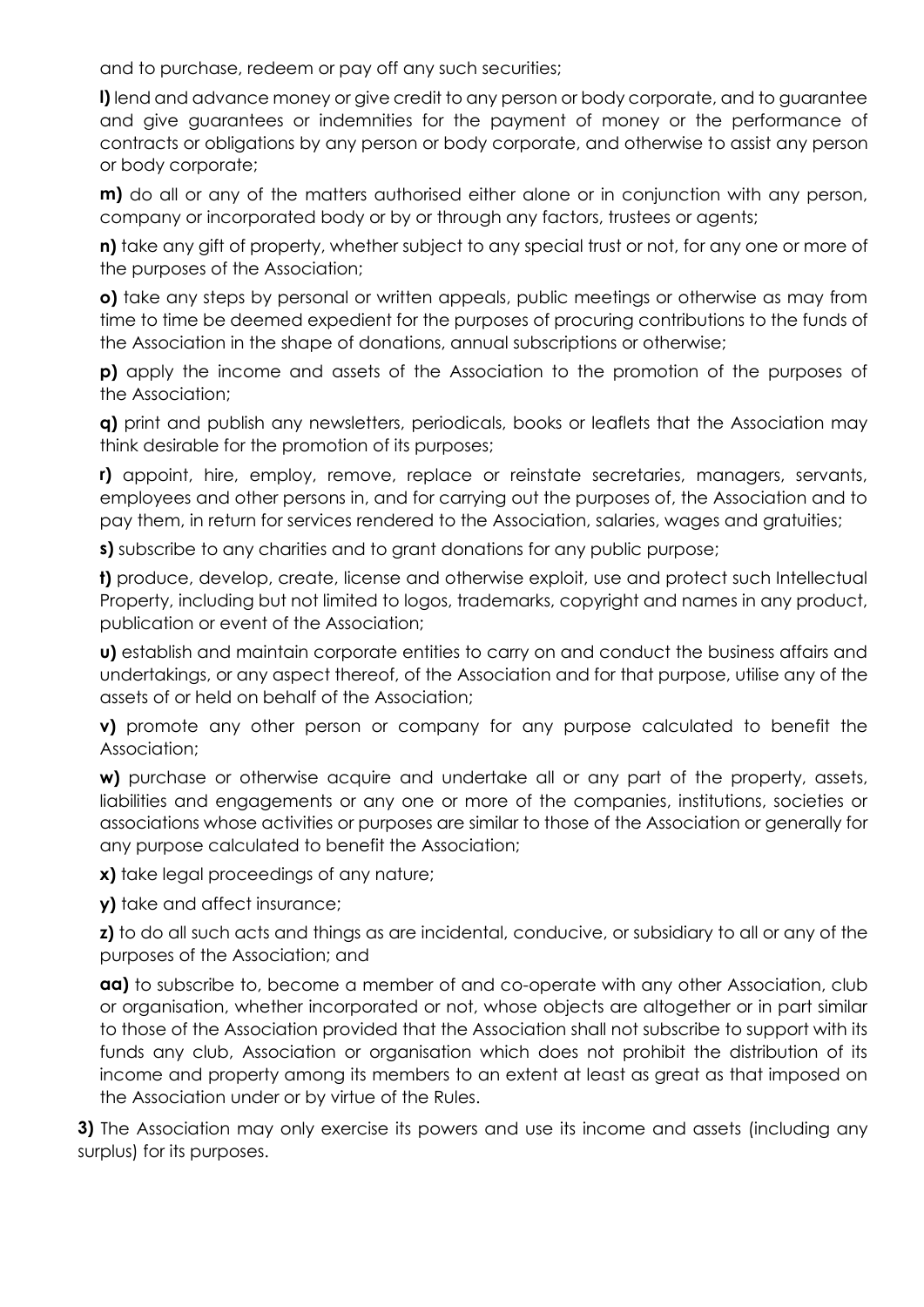#### 6. NOT FOR PROFIT ORGANISATION

**1)** The Association must not distribute any surplus, income, or assets directly or indirectly to its members.

- **2)** Sub Rule 1 does not prevent the Association from paying a member:
	- **a)** reimbursement for expenses properly incurred by the member; or
	- **b)** for goods or services provided by the member:
	- If this is done in good faith on terms no more favourable than if the member was not a member.

#### **Note**

Section 33 of the Act provides that an incorporated association must not secure pecuniary profit for its members. Section 4 of the Act sets out in more detail the circumstances under which an incorporated association is not taken to secure pecuniary profit for its members.

### 3. MEMBERS, DISCIPLINARY PROCEDURES AND GRIEVANCES

#### DIVISION 1: MEMBERSHIP

#### 7. MINIMUM NUMBER OF MEMBERS

The Association must have at least 5 members.

#### 8. WHO IS ELIGIBLE TO BE A MEMBER

Any person who supports the purposes of the Association is eligible for membership.

#### 8.1. CLASSES OF MEMBERS

The members shall comprise, and be divided into the following classes:

- **a)** Full Members;
- **b)** Associate Members;
- **c)** Player Members;
- **d)** Honorary Members; and
- **e)** Life Members

#### 8.2. LIFE MEMBERS

**a)** The Board may recommend (of itself, or following application by a Member) to the Annual General Meeting that any person who has rendered distinguished service to the Association over a period of at least 15 years, be appointed as a Life Member.

**b)** A resolution of the Annual General Meeting to confer life membership on the recommendation of the Board must be passed by a Special Resolution.

**c)** The resolution of the Annual General Meeting shall take effect on acceptance of the Association's written invitation to become a Life Member, which invitation shall lapse if not accepted within one month.

**d)** No more than 2 Life Members may be appointed in any one year. Any appointment shall be for the life of the Member.

#### 8.3. HONORARY MEMBERS

The Board may, in its discretion, in accordance with any guidelines in place from time to time, determine that a person whether a Member of the Association at the time or not (Associate members cannot be granted Honorary membership) shall be granted membership as an Honorary Membership with full voting rights. The resolution of the Board shall take effect on acceptance of the Association's invitation to become an Honorary Member, which invitation shall lapse if not accepted within one month. The length of the Honorary Membership will be determined by the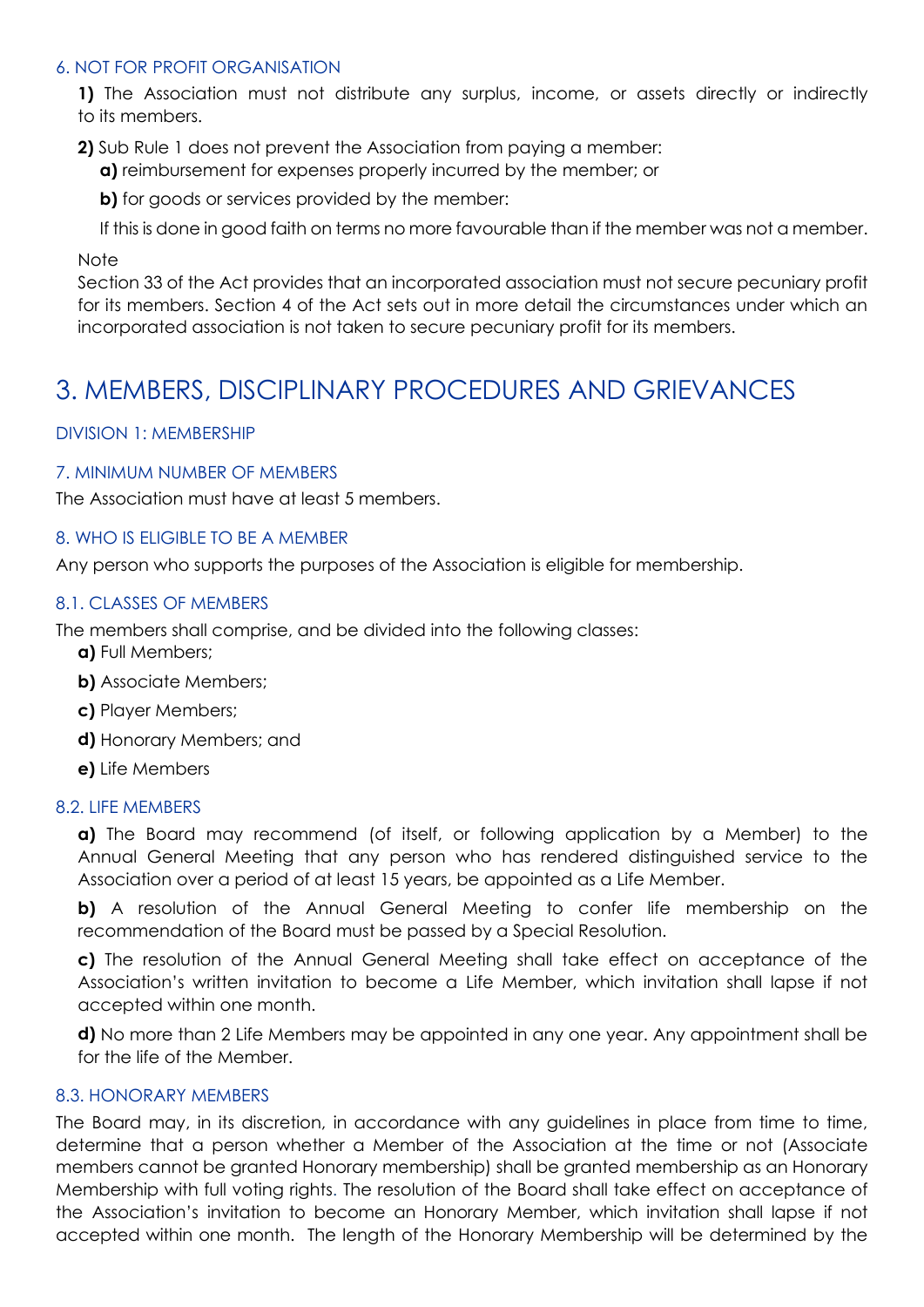Board. E.g., Election to the Board grants honorary membership, the membership may last 2 years, or as long as he/she remains a Board member.

#### 8.4. FULL MEMBERS

**a)** An organisation may apply for membership as a Full Member in accordance with Rule 9.

**b)** The Full Member will be the legal entity which owns and operates the indoor sports facility.

**c)** Where an organisation is not incorporated, the Delegate or other nominated person of any unincorporated organisation shall be deemed to be the Member, and shall be entitled to the same voting and other rights and shall follow such procedures as incorporated Full Members, to the extent that is possible.

**d)** To be a member of Indoor Sports Victoria, you must be a member of Cricket Victoria and Cricket Australia.

**e)** Any dispute as to the application of these Rules to an unincorporated Full Member shall be resolved by the Board in its sole discretion.

#### 8.5. ASSOCIATE MEMBERS

The same rules will apply for Associate Members as apply to Full Members under 8.4 above. But do not have voting rights.

#### 8.6. PLAYER MEMBERS

Participants in the Association's club level and state level tournaments will automatically become members of the Association.

#### 9. APPLICATION FOR MEMBERSHIP

**a)** Subject to these rules, an application for membership as a full member must be: **i)** in writing in the form set out in appendix 1 which may be varied by the board from time to time;

**ii)** accompanied by the appropriate fee or fees, if any; and

**iii)** lodged with the Executive Officer.

**b)** Initial applications for full membership can be lodged with the Executive Officer at any time during the year but applicants wanting to participate in a particular league tournament are to lodge their form 90 days prior the commencement of the relevant tournament to ensure they can participate in that tournament.

*The joining fee is the fee (if any) determined by the Association under Rule 12(3).*

#### 10. CONSIDERATION OF APPLICATION

**10.1 a)** The Executive Officer will notify all full members that the application has been lodged and the date of the board meeting which will review the application.

**b)** A full member may object to an application for any or all of the following reasons: **i)** The venue is not operating as a viable business and/or does not service the type of indoor sports associated with ISV.

**ii)** The directors/management of the applicant have a poor financial record and/or their business methods are considered incompatible for a partnership with ISV.

**iii)** Their level of representative teams may be reduced due to the acceptance of the new member whose centre they are geographically closest to.

- **c)** Objections must be lodged in writing to the Executive Officer within 14 days of being notified
- of the application. Objections received after this period will be invalid.

**d)** Upon receipt of an objection, the applicant will be notified and asked to attend the board meeting at which their application is to be reviewed.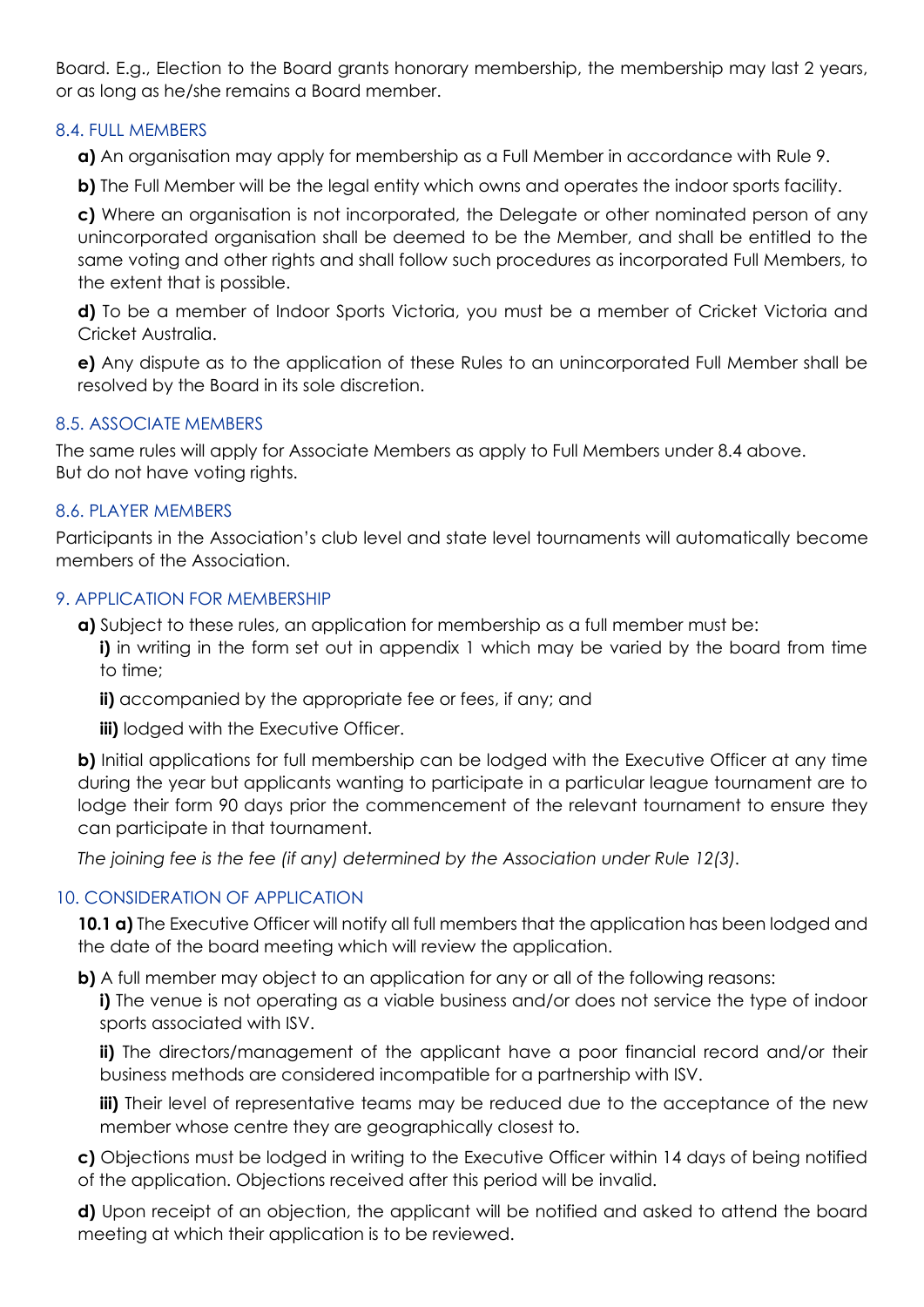**e)** At the board meeting, the hearing will proceed as follows:

**i)** The applicant and objecting party will each be given the opportunity to state their case.

**ii)** The parties will then be subject to questioning by the board.

**iii)** When question time is complete, the objecting party and applicant are to retire from the meeting (including delegates of the objecting party). The applicant will take no further part in the meeting.

**iv)** The remaining board members will discuss the merits of the application further.

**v)** Once the board decides to vote on the application, the objecting member will be invited to re-join the meeting and participate in the vote.

**vi)** Voting will be by closed ballot and scrutinized by the Executive Officer or similarly neutral person.

**vii)** A new member will be accepted if 60% of the board members present at the meeting (including proxy votes) approve the application for membership.

**f)** If the application for membership is approved and the relevant subscriptions and fees paid, the Executive Officer shall, as soon as practicable:

**i)** notify the applicant in writing that it is approved for membership, which shall commence on entry into the Register of Members.

**ii)** enter the applicant's name, class of membership and other required details in the Register, and, upon the name of the applicant being so entered, the applicant becomes a member.

**g)** If no objections are received, the application will be assumed to be acceptable to the members and the applicant will be invited to attend the board meeting at which their application will be formally ratified by the members.

**h)** If the board does not approve an application, the Executive Officer shall, as soon as practicable, notify the applicant in writing that it is not approved as a member. The board shall not be required to give reasons for its decisions.

**i)** An applicant who is rejected for full membership can reapply 12 months after the date their original application was lodged with the Executive Officer. Applications will not be reheard until this period has passed.

**j)** There is no appeal against decisions taken by the board on this matter.

#### 10.2. DELEGATE OF A FULL MEMBER

**a)** A Full Member may appoint one of its members, principals or employees (as appropriate) as a Delegate to represent the Full Member at General Meetings and Board Meetings of the Association and such person shall be notified to the Association no later than 7 days prior to the relevant meeting.

**b)** Each Delegate shall comply with the directions given by a resolution of the Full Member (if any), including in respect of voting, and if required by the Board, shall provide to the Board evidence of such compliance.

**c)** A Full Member or their Delegate may represent two or more Full Members where the directors of the legal entities are the same people. From the point of view of calculating a quorum, it will be considered that each relevant Full Member is present.

**d)** Each Full Member is entitled to have a maximum of 2 Delegates attend General Meetings or Board Meetings.

#### 10.3. EFFECT OF MEMBERSHIP

**a)** Subject to Rules10.1( b) and (c), all parties who or which were financial members of the Association prior to the approval of these Rules under the Act shall continue as Members, and shall not be required to apply for membership as provided for under these Rules, but shall be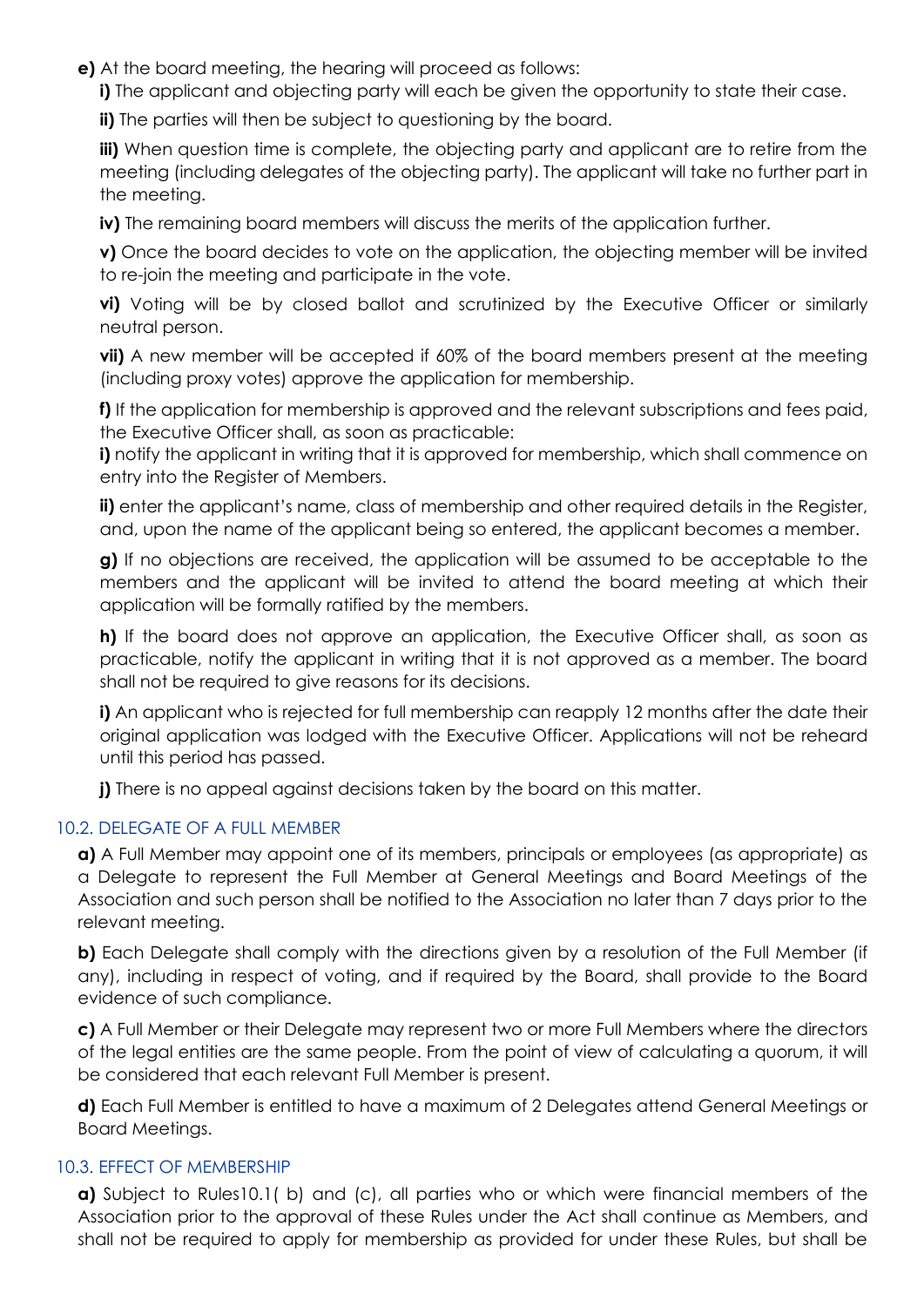required to renew membership under these Rules.

**b)** Existing representatives of existing members shall not be Members but shall be Delegates under these Rules. Full Members previously represented by representatives shall be Full Members and the Register shall be amended to reflect any consequential changes. Existing player members shall be Player Members under these Rules.

**c)** Members acknowledge and agree that:

**i)** these Rules constitute a contract between each of them and the Association and that they are bound by the Act, Rules and Regulations

**ii)** they shall comply with and observe these Rules, the Regulations and any policy, determination or resolution which may be made or passed by the Board or the Association;

**iii)** by submitting to the Act and these Rules and the Regulations they are subject to the jurisdiction of the Association;

**iv)** the Rules and Regulations are necessary and reasonable for promoting the purposes of the Association; and

**v)** they are entitled to all benefits, advantages, privileges and services of membership.

**d)** Members have the following privileges by virtue of membership of the Association: **i)** to express in writing or otherwise their views and opinions in any meeting in respect of which they are entitled to participate in accordance with these Rules;

**ii)** to make proposals or submissions to the Board;

**iii)** to conduct any activity approved by the Association; and

**iv)** subject to these Rules, to exercise rights in General Meeting as set out in Rule 10.1 (f).

**e)** A right, privilege or obligation of a person by reason of their membership of the Association: **i)** is not capable of being transferred or transmitted to another person; and

**ii)** terminates upon the cessation of their membership whether by death or resignation or otherwise.

**f)** Members shall have the following rights in General Meetings and Board Meetings:

**i)** Full Members shall be entitled to appoint one Delegate, each of whom shall be entitled to participate in debate and exercise one vote on behalf of their Full Member;

**ii)** Associate Members shall be entitled to make written submissions to the meeting but are not entitled to vote or attend unless invited.

**iii)** Player Members shall be entitled to make written submissions to the meeting but are not entitled to vote or attend unless invited.

**iv)** Life Members shall be entitled to make written submissions to the meeting but are not entitled to vote or attend unless invited.

**v)** Honorary Members shall be entitled to make written submissions to the meeting but are not entitled to vote or attend unless invited.

#### 10.4. MEMBERSHIP PERIOD

Full Members and Associate Members will sign membership agreements for a period to be determined by the Board from time to time.

#### 11. NEW MEMBERSHIP

**1)** If an application for membership is approved by the Board:

a) the resolution to accept the membership must be recorded in the minutes of the Board meeting; and

b) the Secretary must, as soon as practicable, enter the name and address of the new member, and the date of becoming a member, in the register of members.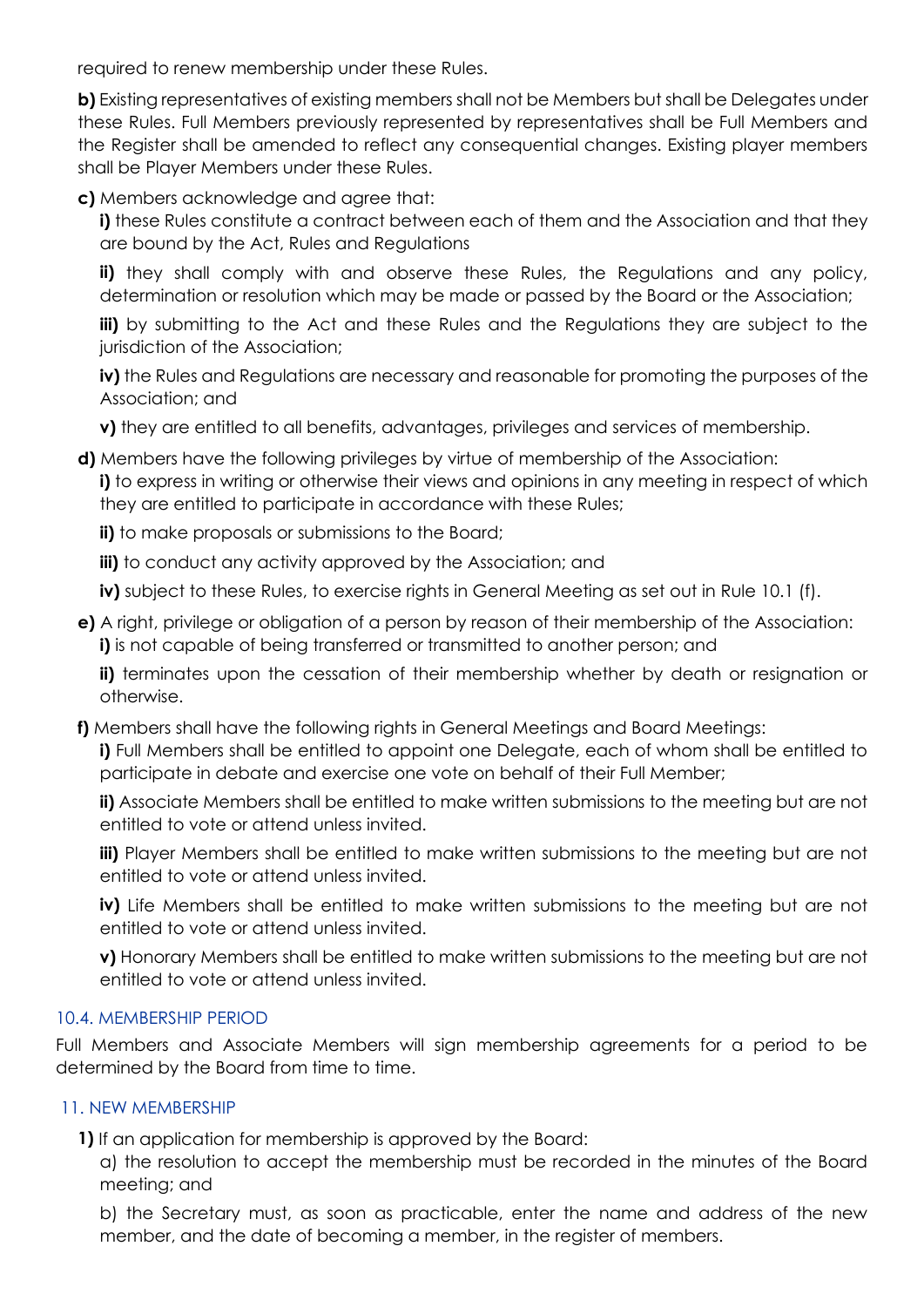**2)** A person becomes a member of the Association and, subject to Rule 13(2), is entitled to exercise his or her rights of membership from the date, whichever is the later, on which:

**a)** the Board approves the person's membership; or

**b)** the person pays the joining fee.

#### 12. ANNUAL SUBSCRIPTION AND FEE ON JOINING

**1)** The annual membership subscriptions and fees payable by any class, or group within such class, of Members to the Association, the time for and manner of payment and penalties (if any) for late payment shall be as determined by the Board from time to time.

**2)** The Association may determine that a lower annual subscription is payable by associate members.

**3)** The Association may determine that any new member who joins after the start of a financial year must, for that financial year, pay a fee equal to:

**a)** the full annual subscription; or

**b)** a pro rata annual subscription based on the remaining part of the financial year; or

**c)** a fixed amount determined from time to time by the Association.

**4)** The rights of a member (including the right to vote) who has not paid the annual subscription by the due date are suspended until the subscription is paid.

#### 13. GENERAL RIGHTS OF MEMBERS

**1)** A member of the Association who is entitled to vote has the right:

**a)** to receive notice of general meetings and of proposed special resolutions in the manner and time prescribed by these Rules; and

- **b)** to submit items of business for consideration at a general meeting; and
- **c)** to attend and be heard at general meetings; and
- **d)** to vote at a general meeting; and

**e)** to have access to the minutes of general meetings and other documents of the Association as provided under Rule 71; and

**f)** to inspect the register of members.

#### **2)** A member is entitled to vote if:

**a)** the member is a member other than an associate member, player member; and

**b)** more than 10 business days have passed since he or she became a member of the Association; and

**c)** the member's membership rights are not suspended for any reason.

#### 14. ASSOCIATE MEMBERS

**1)** Associate members of the Association include:

**a)** any members under the age of 15 years; and

**b)** any other category of member as determined by special resolution at a general meeting.

**2)** An associate member must not vote but may have other rights as determined by the Board or by resolution at a general meeting.

#### 15. RIGHTS NOT TRANSFERABLE

The rights of a member are not transferable and end when membership ceases.

#### 16. CEASING MEMBERSHIP

**1)** The membership of a person ceases on resignation, expulsion or death.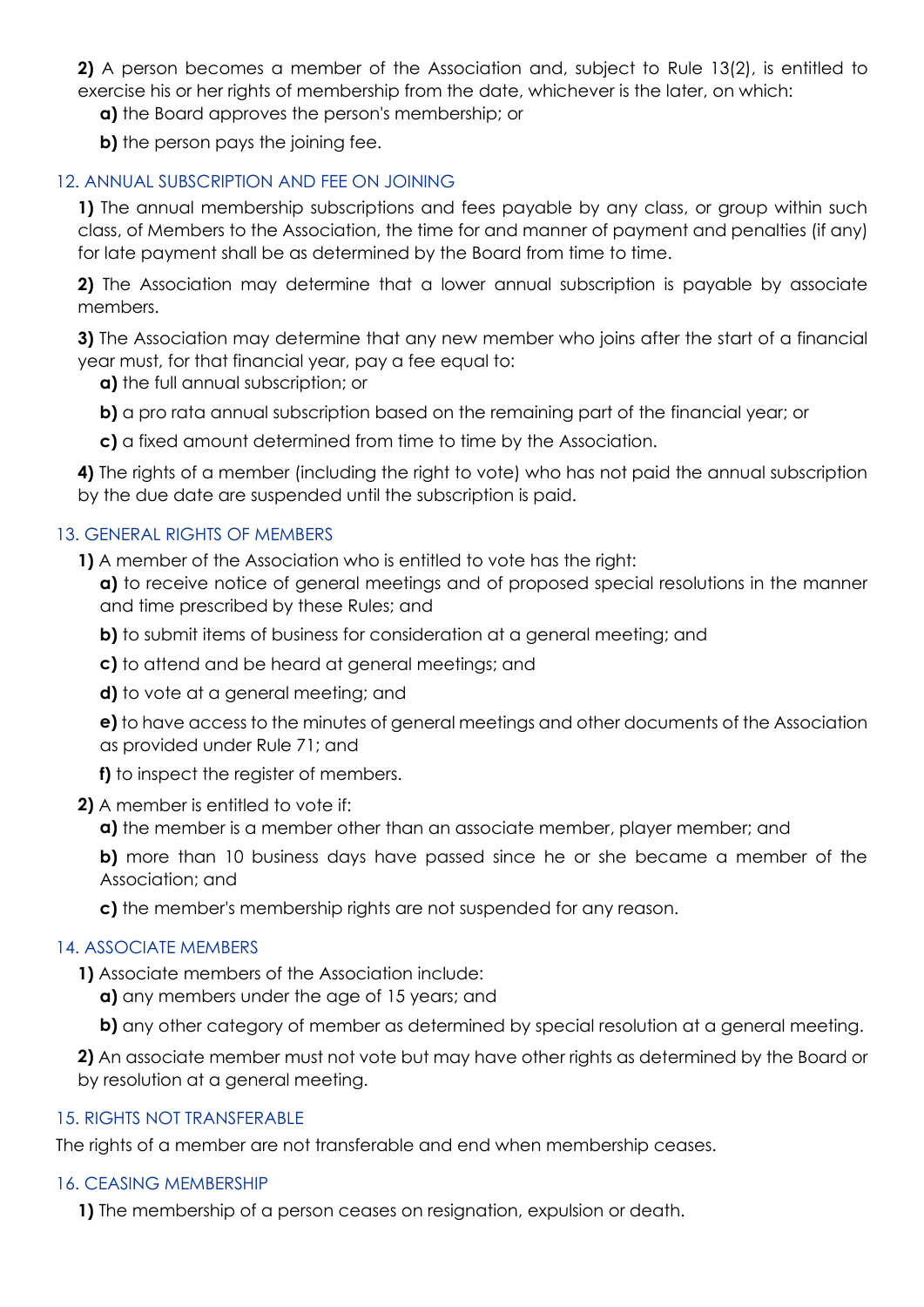**2)** If a person ceases to be a member of the Association, the Secretary must, as soon as practicable, enter the date the person ceased to be a member in the register of members.

#### 17. RESIGNING AS A MEMBER

**1)** A member may resign by notice in writing given to the Association.

Note

Rule 78 sets out how notice may be given to the association. It includes by post or by handing the notice to a member of the Board.

#### **2)** A member is taken to have resigned if:

**a)** the member's annual subscription is more than 12 months in arrears; or

**b)** where no annual subscription is payable:

**i)** the Secretary has made a written request to the member to confirm that he or she wishes to remain a member; and

**ii)** the member has not, within 3 months after receiving that request, confirmed in writing that he or she wishes to remain a member.

**c)** Any Member who has paid all monies due and payable to the Association may resign from the Association by giving one month's notice in writing to the Association of such intention to resign and upon the expiration of that period of notice; the Member shall cease to be a member.

**d)** A resignation fee as determined by the Board from time to time will apply to Full Members and Associate Members who resign before their membership period has been completed.

**e)** A member ceases to be a Member if the party fails to renew its membership of the Association in accordance with the procedure set down from time to time within 3 months of being required to do so, unless otherwise determined in the Board's discretion.

**f)** A Member which ceases to be a Member, for whatever reason, shall forfeit all right in and claim upon the Association and its property including Intellectual Property.

**g)** The right to have and appoint a Delegate shall lapse immediately on cessation of membership of the relevant Affiliated Member.

#### 18. REGISTER OF MEMBERS

**1)** The Secretary must keep and maintain a register of members that includes:

- **a)** for each current member:
- **i)** the member's name;
- **ii)** the address for notice last given by the member;
- **iii)** the date of becoming a member;
- **iv)** if the member is an associate member, a note to that effect;
- **v)** any other information determined by the Board; and

**b)** for each former member, the date of ceasing to be a member.

**2)** Any member may, at a reasonable time and free of charge, inspect the register of members. **Note** 

Under section 59 of the Act, access to the personal information of a person recorded in the register of members may be restricted in certain circumstances. Section 58 of the Act provides that it is an offence to make improper use of information about a person obtained from the Register of Members.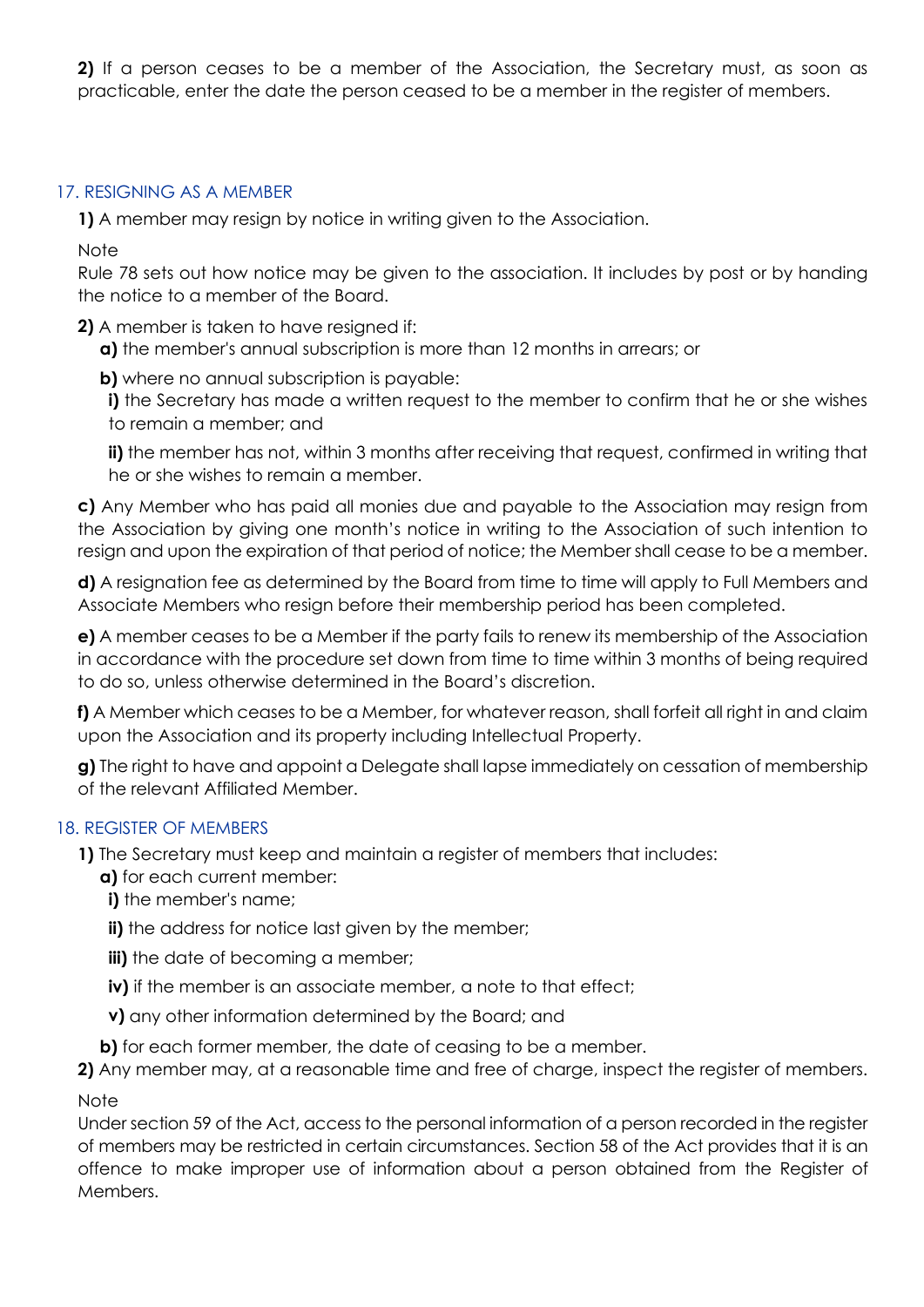#### DIVISION 2: DISCIPLINARY ACTION

#### 19. GROUNDS FOR TAKING DISCIPLINARY ACTION

The Association may take disciplinary action against a member in accordance with this Division if it is determined that the member:

**a)** has failed to comply with these Rules; or

**b)** refuses to support the purposes of the Association; or

**c)** has engaged in conduct prejudicial to the Association or brings the Association into disrepute.

#### 20. DISCIPLINARY SUBCOMMITTEE

**20.1** Any Member or Board member (in this Rule "complainant") may give written notice of a complaint relating to the conduct or otherwise of a Member to the Chairman, or if the complaint relates to the conduct of the Chairman, to the Executive Officer.

The Chairman or Executive Officer shall as soon as practicable, but within 7 days, forward written details of the complaint to at least one member of the Disciplinary Committee.

**2)** If the Committee is satisfied that there are sufficient grounds for taking disciplinary action against a member, the Committee must appoint a Disciplinary Sub Committee to hear the matter and determine what action, if any, to take against the member.

- **3)** The members of the Disciplinary Sub Committee:
	- a) may be Board members, members of the Association or anyone else; but
	- b) must not be biased against, or in favour of, the member concerned.

#### 21. NOTICE TO MEMBER

**1)** Before disciplinary action is taken against a member, the Secretary must as soon as practicable after receiving a notice under Rule 20.1(1) (ii), consider the matter, and shall within 14 days of receiving such notice, determine whether:

**i)** the matter should be dismissed, because there has been no relevant breach of discipline in accordance with Rule 19; or

**ii)** there are reasonable grounds to believe there may have been a breach of Rule 19, and accordingly the matter warrants review and determination in accordance with the principles of natural justice.

#### **2)** If the Disciplinary Sub Committee determines the complaint should be dismissed under Rule 21 **i)** it shall, as soon as practicable, give written notice of such dismissal to the complainant. If the disciplinary sub Committee determines the matter warrants further review under Rule **ii)** it shall as soon as practicable, give written notice to the member:

**a)** stating that the Association proposes to take disciplinary action against the member; and

**b)** stating the grounds for the proposed disciplinary action; and

**c)** specifying the date, place and time of the meeting at which the Disciplinary Sub Committee intends to consider the disciplinary action the disciplinary meeting); and

**d)** advising the member that he or she may do one or both of the following:

**i)** either personally, by his her or its delegate or by his or her adult representative attend the disciplinary meeting and address the Disciplinary Sub Committee at that meeting, which meeting is to be held not earlier than 21 and not later than 35 days after service of the notice

**ii)** give a written statement to the Disciplinary Sub Committee at any time before the disciplinary meeting; and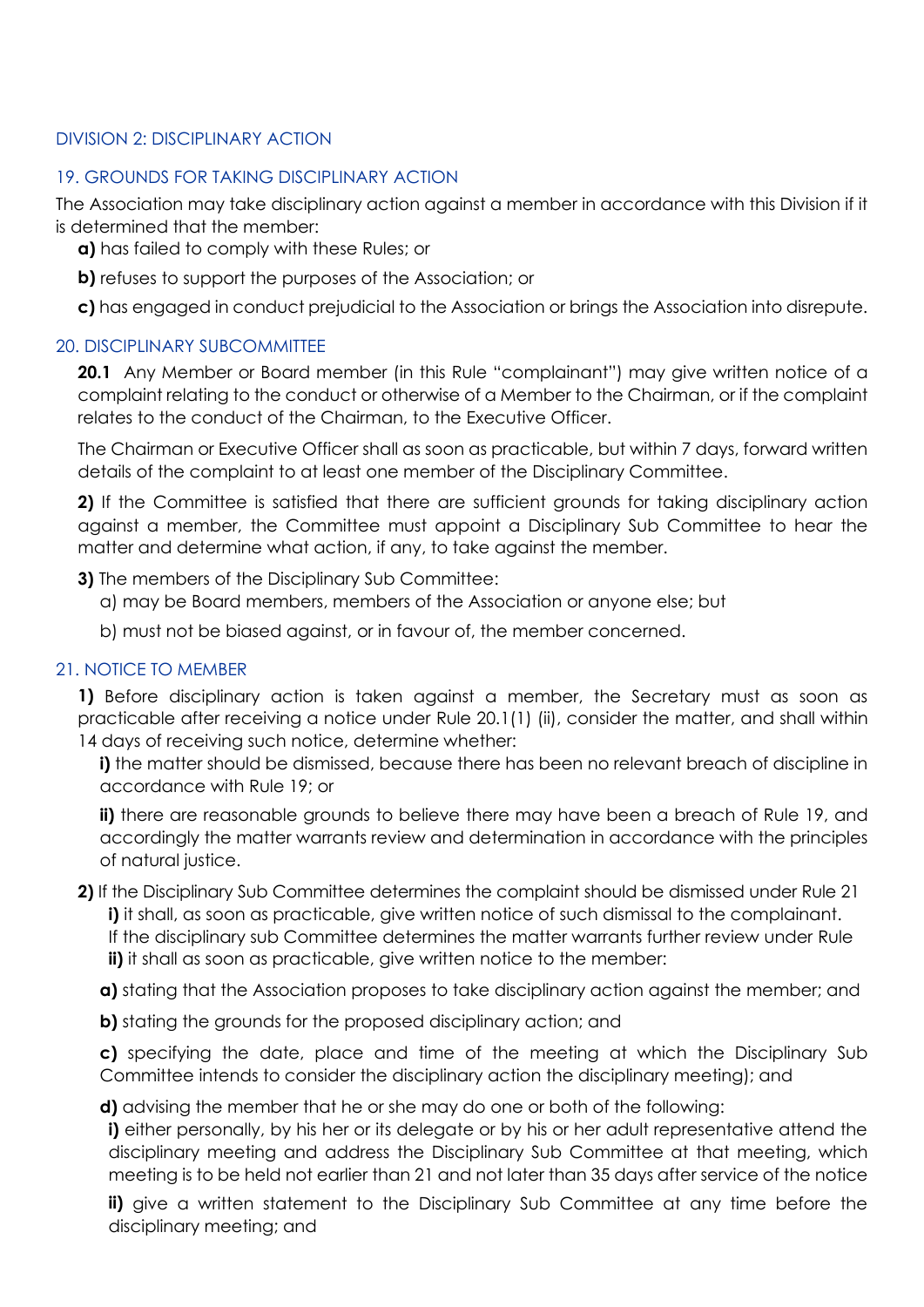**e)** setting out the member's appeal rights under Rule 23.

**3)** The notice must be given no earlier than 28 days, and no later than 14 days, before the disciplinary meeting is held.

#### 22. DECISION OF SUB COMMITTEE

**1)** At the disciplinary meeting, the Disciplinary Sub Committee may conduct the meeting in such manner as it sees fit, but must:

**a)** give the member an opportunity to be heard; and

**b)** consider any written statement submitted by the member

**c)** allow the member, if necessary, to have an adult representative;

**d)** by resolution determine whether to dismiss or uphold the complaint; and may

**e)** request and/or require the complainant or any other witness to attend the hearing and/or provide wherever practicable, in writing) such evidence as is available.

**2)** After complying with Sub Rule 1, the Disciplinary Sub Committee may:

**a)** take no further action against the member; or

**b)** subject to Sub Rule 3.

**i)** reprimand the member; or

**ii)** suspend the membership rights of the member for a specified period; or

**iii)** expel the member from the Association.

**iv)** fine a Member an amount not exceeding that prescribed by the Act;

**v)** give such warning or reprimand as is appropriate;

**vi)** suspend any penalty; or

**vii)** take such other action as it deems reasonable in all the circumstances, If the Disciplinary Sub Committee determines that the Member has committed a breach of discipline contrary to Rule 19 above, and shall notify the Member in writing at the address set out the contract of the contract of the contract of the contract of the contract of the contract of the contract of the contract of the contract of the contract of the contract of the contract of the contract of the contra

the register within 7 days of the resolution of the Disciplinary Committee.

**3)** The suspension of membership rights or the expulsion of a member by the Disciplinary Sub Committee under this rule takes effect immediately after the vote is passed.

**4)** If the Member exercises a right of appeal to the Board, a resolution of the Disciplinary sub Committee takes effect until and unless the Board revokes the determination

#### 23. APPEAL RIGHTS

**1)** A person whose membership rights have been suspended or who has been expelled from the Association under Rule 22 may give notice to the effect that he she, or it wishes to appeal against the suspension or expulsion.

**2)** The notice must be in writing and given:

**a)** to the Board within 7 days after the vote to suspend or expel the person is taken; or

**b)** to the Secretary not later than 7 days after the vote.

**3)** If a person has given notice under Sub Rule 2, a disciplinary appeal meeting must be convened by the Board as soon as practicable, but in any event not later than 28 days, after the notice is received.

**4)** Notice of the disciplinary appeal meeting must be given to each member of the Board as soon as practicable and must:

**a)** specify the date, time and place of the meeting; and

**b)** state: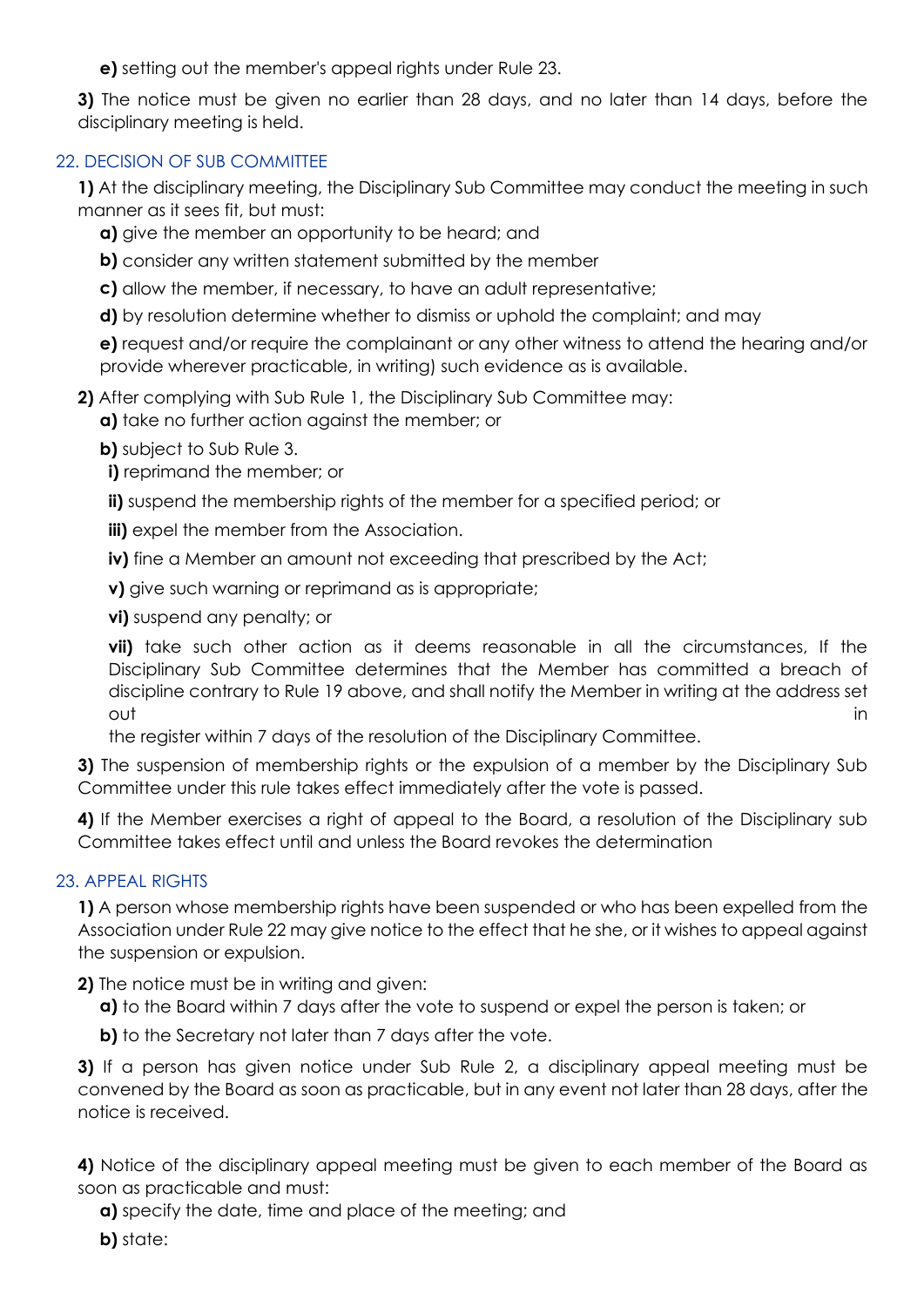**i)** the name of the person against whom the disciplinary action has been taken; and

**ii)** the grounds for taking that action; and

**iii)** that at the disciplinary appeal meeting the members present must vote on whether the decision to suspend or expel the person should be upheld or revoked.

#### 24.1. CONDUCT OF DISCIPLINARY APPEAL MEETING

**1)** At a Meeting convened under Rule 23 (3):

**a)** no business other than the question of the appeal shall be transacted;

**b)** the Disciplinary Committee may place before the meeting details of the grounds for the resolution and the reasons for the passing of the resolution;

**c)** the Member, personally, or by its Delegate, or through his or its representative shall be given every opportunity to be heard; and,

**d)** the Members present shall, following consideration of the matter, vote by secret ballot on the question of whether the resolution should be confirmed or revoked.

**2)** At a Meeting convened under Rule 23 (3), the Board shall either:

**i)** pass a resolution confirming the resolution of the Disciplinary Committee under Rule 22; or

**ii)** pass a resolution that the resolution of the Disciplinary subcommittee be revoked immediately.

**3)** Decisions of the Board shall be binding on the Association and the member.

#### 24.2. BREACH OF DISCIPLINE BY PLAYERS AND OFFICIALS

An independent Tribunal will be established and authorised to investigate misconduct by club level and State team level players and officials and will be empowered to apply penalties where appropriate.

#### DIVISION 3: GRIEVANCE PROCEDURE

#### 25.1. NOTICE OF DISPUTE

**1**) **a)** Any Member may give written notice to the Chairman of a dispute under these Rules (not being a disciplinary matter within the meaning of Rule 19 between:

**i)** Members; or

**ii)** A Member or Members and the Association,

**b)** The Chairman shall as soon as practicable, but within 7 days, forward written details of the dispute to all parties to the dispute, requiring the parties to meet to discuss and attempt to resolve the dispute in good faith, within 14 days of the notice of dispute being forwarded to all parties or such other time as the parties agree.

**c)** If requested by any one or more parties to the dispute, the Chairman shall act to facilitate the arrangement of the meeting referred to in Rule 25.1(b).

#### 25.2. DISPUTE REFERRED TO MEDIATION

If the parties are unable to resolve the dispute at the meeting referred to in Rule 25.1(b), or if any party fails to attend the meeting, or the meeting does not occur, then, unless all parties agree to continue attempts to resolve the dispute in good faith, the parties shall proceed to mediate the dispute in accordance with this Rule.

#### 25.3. APPOINTMENT OF MEDIATOR

If the matter proceeds to mediation in accordance with Rule 25.2, an independent mediator (who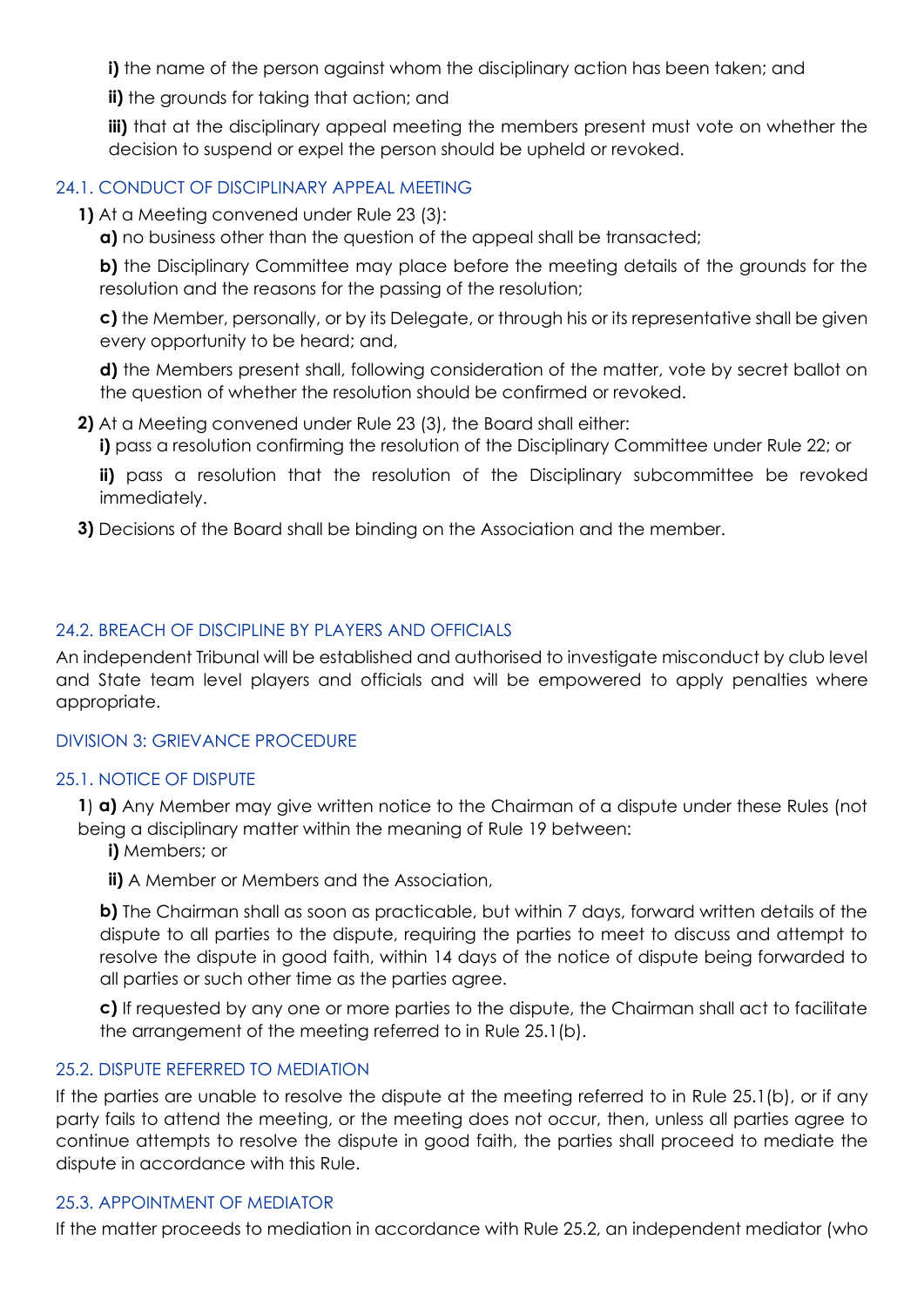may be a Member or associated with a Member) shall be appointed to mediate the dispute within 14 days of the meeting (or the time for the meeting) referred to in Rule 25.1(b), which mediator shall be:

**a)** a person having knowledge and expertise in relation to sport and the subject matter of the dispute; and

**b)** a person agreed by the parties, or

**c)** in the absence of agreement:

**i)** in case of a dispute between Members, a director appointed by the Chairman; or

**ii)** in the case of a dispute between a Member and the Association, a mediator appointed by such independent mediation service as is determined appropriate by the Chairman.

#### 25.4. MEDIATION PROCEDURE

a) The mediation shall be administered by the mediator. In particular, the mediator shall have control of the timetable for the undertaking of the mediation, but in any event the mediation shall be completed within 30 days of the appointment of the mediator.

**b)** The mediator shall conduct the mediation in accordance with current and established principles of mediation, but shall:

**i)** give to the parties every opportunity to be heard;

**ii)** allow due consideration by all parties of any written statement submitted by any party;

**iii)** allow each of the parties to appoint any person to act on their behalf in respect of the mediation; and

**iv)** otherwise ensure natural justice is accorded to the parties to the dispute throughout the mediation process.

**c)** The costs of the mediation shall be equally borne by the parties.

**d)** The parties of the dispute shall, in good faith, attempt to settle the dispute by mediation. No determination of the dispute shall be made by the mediator.

**e)** If the dispute referred to mediation in accordance with Rule 8.2 is not resolved, there shall be no further right of complaint or appeal under these Rules, but the parties may seek other means of resolving the dispute in accordance with the Act and otherwise at law.

# 4. GENERAL MEETINGS OF THE ASSOCIATION

#### 26. ANNUAL GENERAL MEETINGS

**1)** The Board shall convene an annual general meeting of the Association to be held each financial year.

**2)** The Board may determine the date, time and place of the annual general meeting.

**3)** The ordinary business of the annual general meeting is as follows: **a)** to confirm the minutes of the previous annual general meeting and of any Special General Meeting held since then;

**b)** to receive and consider:

**i)** the annual report of the Board on the activities of the Association during the preceding financial year; and

**ii)** the financial statements of the Association for the preceding financial year submitted by the Board in accordance with Part 7 of the Act;

**c)** to elect the members of the Board

**d)** to confirm or vary the amounts (if any) of the annual subscription and joining fee.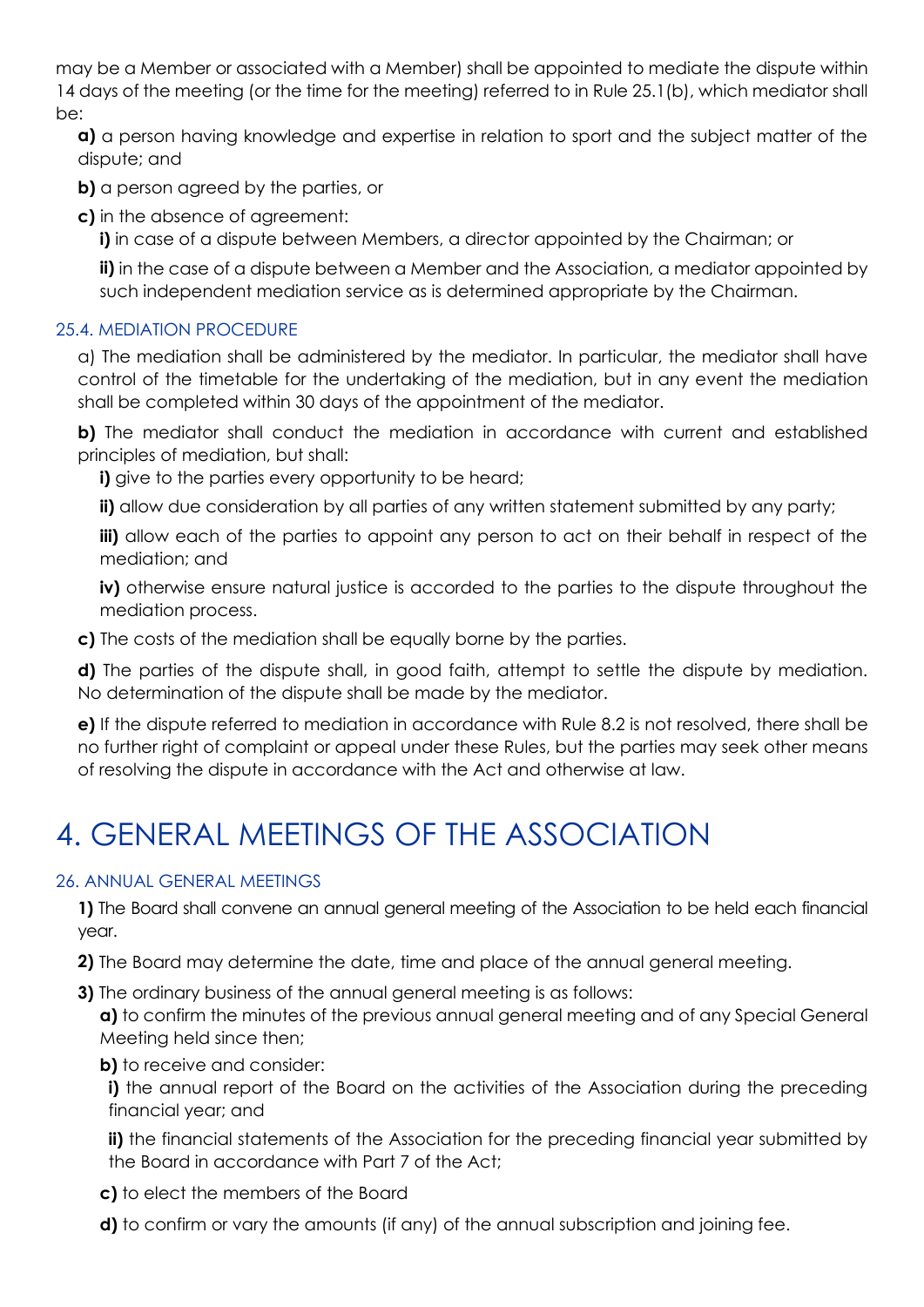**4)** The annual general meeting may also conduct any other business of which notice has been given in accordance with these Rules.

#### Special Business

The Annual General Meeting may transact special business of which notice is given in accordance with these Rules.

#### Additional Meetings

The Annual General Meeting shall be in addition to any other General Meetings that may be held in the same year. All General Meetings other than the Annual General Meeting shall be Special General Meetings or Board of Management Meetings and shall be held in accordance with the provisions of these Rules.

#### Entitlement to Attend Meeting

The only persons entitled to be present at Annual General Meetings of the Association shall be the Full Members (personally, or represented by their Delegates) and the auditor, except those other classes of Members invited by the Board of Management in its discretion.

#### 27. SPECIAL GENERAL MEETINGS

**1)** Any general meeting of the Association, other than an annual general meeting or a disciplinary appeal meeting, is a Special General Meeting.

**2)** The Board may convene a Special General Meeting whenever it thinks fit, and where but for this rule more than 15 months would elapse between Annual General Meetings, shall convene a Special General Meeting before the expiration of that period.

**3)** No business other than that set out in the notice under Rule 29 may be conducted at the meeting.

**Note** 

General business may be considered at the meeting if it is included as an item for consideration in the notice under rule 33 and the majority of members at the meeting agree.

#### 28. SPECIAL GENERAL MEETING HELD AT REQUEST OF MEMBERS

**1)** The Board must convene a Special General Meeting if a request to do so is made in accordance with Sub Rule 2 by at least 35% of the total number of members.

**2)** A request for a Special General Meeting must:

**a)** be in writing; and

**b)** state the business to be considered at the meeting and any resolutions to be proposed; and

**c)** include the names and signatures of the members requesting the meeting; and

**d)** be given to the Secretary.

**3)** If the Board does not convene a Special General Meeting within one month after the date on which the request is made, the members making the request (or any of them) may convene the Special General Meeting.

**4)** A Special General Meeting convened by members under Sub Rule 3:

a) must be held within 3 months after the date on which the original request was made; and

b) may only consider the business stated in that request.

**5)** A Special General Meeting convened by Full Members under these Rules shall be convened in the same manner, or as nearly as possible as that, in which meetings are convened by the Board.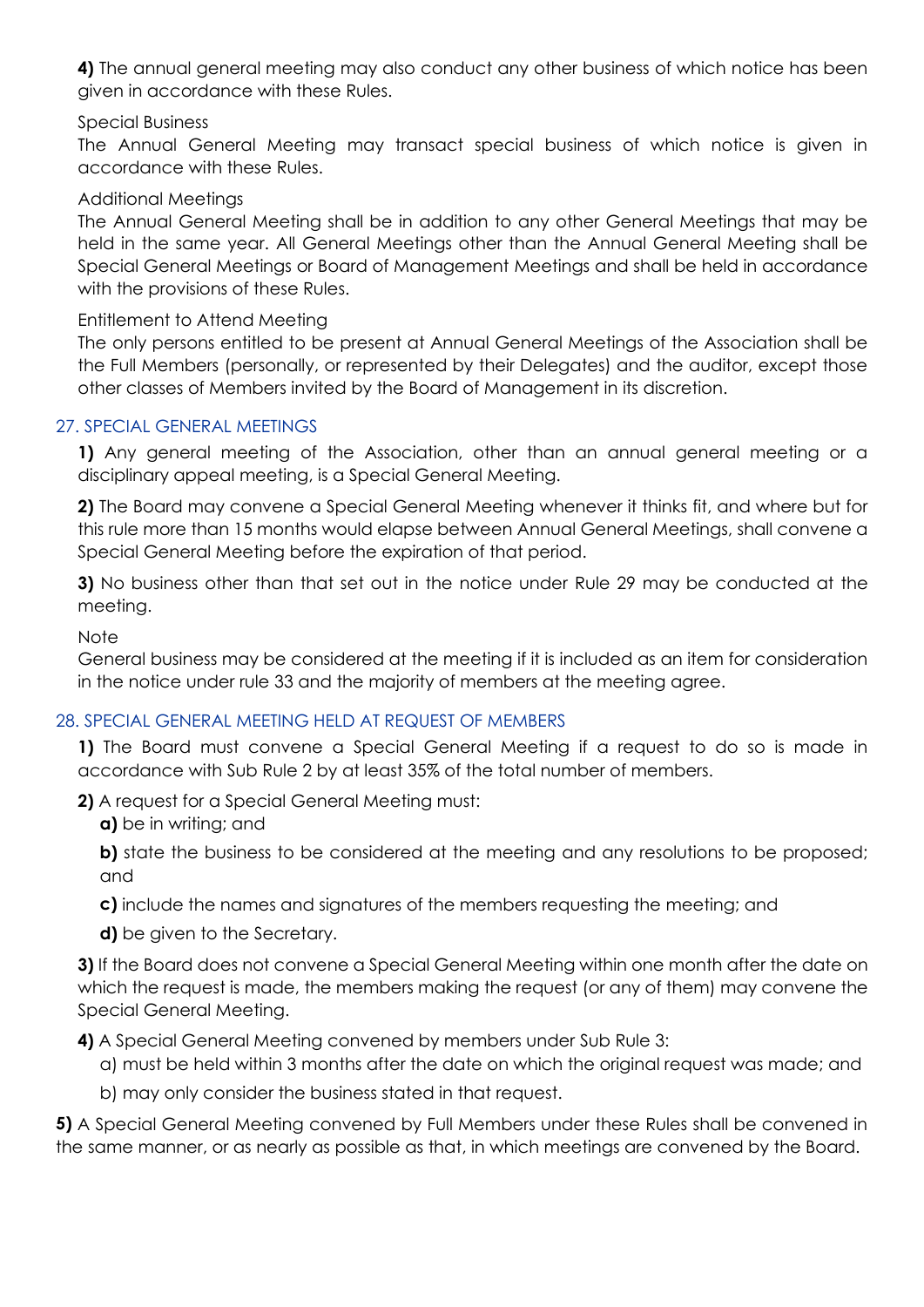#### 29. NOTICE OF GENERAL MEETINGS

**1)** The Secretary (or, in the case of a Special General Meeting convened under Rule 27, the members convening the meeting) must give to each member of the Association:

**a)** at least 21 days' notice of a general meeting if a special resolution is to be proposed at the meeting; or

**b)** at least 14 days' notice of a general meeting in any other case.

2) The notice must:

**a)** specify the date, time and place of the meeting; and

**b)** indicate the general nature of each item of business to be considered at the meeting; and

**c)** if a special resolution is to be proposed:

**i)** state in full the proposed resolution; and

**ii)** state the intention to propose the resolution as a special resolution; and

**d)** comply with Rule 30.

**e)** No business other than that set out in the notice convening the meeting shall be transacted at the meeting.

**f)** A Member desiring to bring any business before a meeting shall give at least 28 days' notice in writing of that business to the Association which shall include that business in a notice calling the next General Meeting after the receipt of the notice.

#### Special Business

All business that is transacted at a Special General Meeting or the Annual General Meeting with the exception of that referred to in these Rules as the ordinary business of the Annual General Meeting shall be special business.

**3)** This rule does not apply to a disciplinary appeal meeting.

**Note** 

Rule 23(4) sets out the requirements for notice of a disciplinary appeal meeting.

#### 30. PROXIES

**1)** A member may appoint another member as his or her proxy to vote and speak on his or her behalf at a general meeting other than at a disciplinary appeal meeting.

**2)** The appointment of a proxy must be in writing and signed by the member making the appointment.

**3)** The member appointing the proxy may give specific directions as to how the proxy is to vote on his or her behalf, otherwise the proxy may vote on behalf of the member in any matter as he or she sees fit.

**4)** If the Committee has approved a form for the appointment of a proxy, the member may use any other form that clearly identifies the person appointed as the member's proxy and that has been signed by the member.

**5)** Notice of a general meeting given to a member under Rule 29 must:

**a)** state that the member may appoint another member as a proxy for the meeting; and

**b)** include a copy of any form that the Committee has approved for the appointment of a proxy.

**6)** A form appointing a proxy must be given to the Chairperson of the meeting before or at the commencement of the meeting.

**7)** A form appointing a proxy sent by post or electronically is of no effect unless it is received by the Association no later than 24 hours before the commencement of the meeting.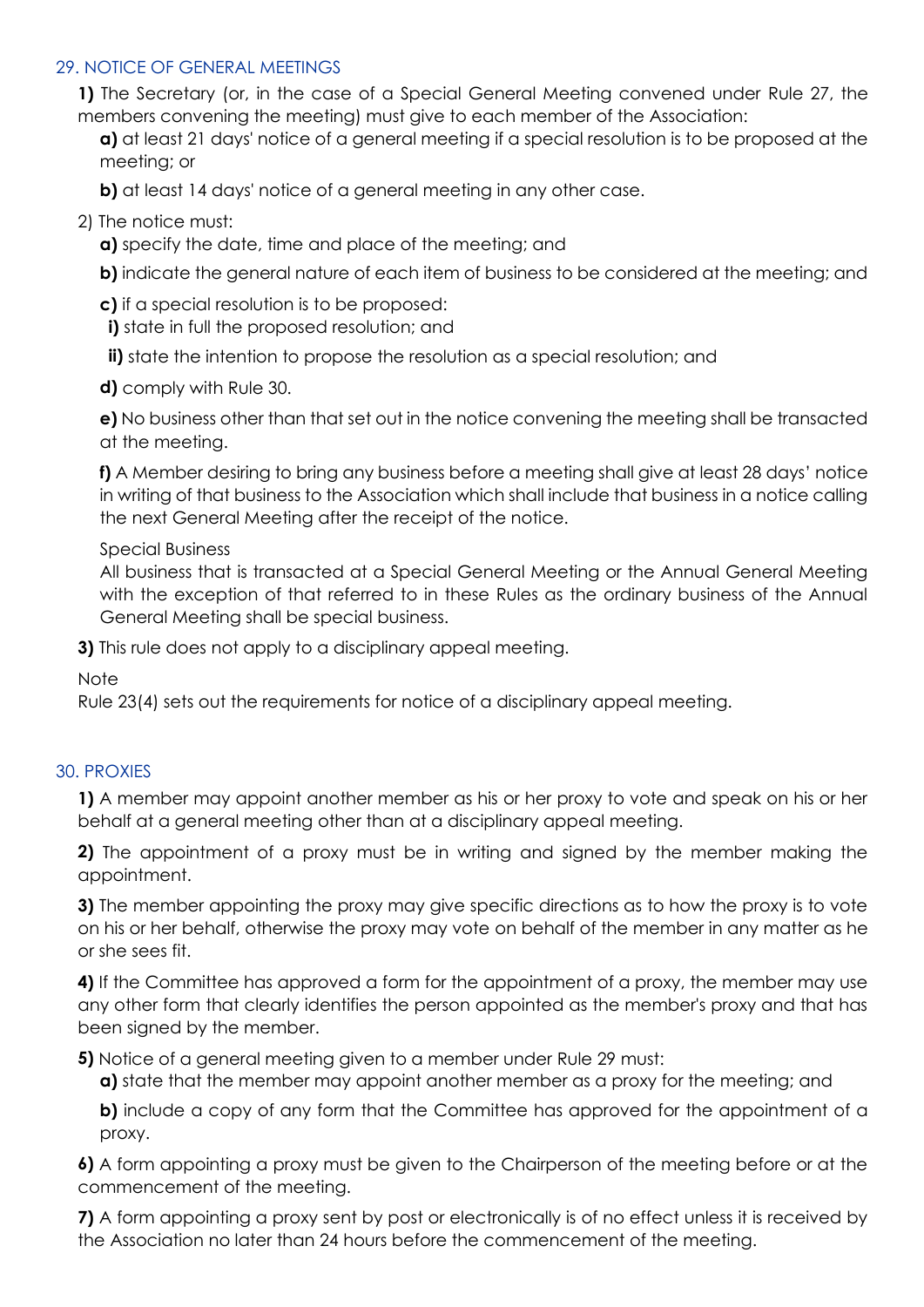#### 31. USE OF TECHNOLOGY

**1)** A member not physically present at a general meeting may be permitted to participate in the meeting by the use of technology that allows that member and the members present at the meeting to clearly and simultaneously communicate with each other.

**2)** For the purposes of this Part, a member participating in a general meeting as permitted under Sub Rule 1 is taken to be present at the meeting and, if the member votes at the meeting, is taken to have voted in person.

#### 32. QUORUM AT GENERAL MEETINGS

**1)** No business may be conducted at a general meeting unless a quorum of members is present.

**2)** The quorum for a general meeting is the presence (physically, by proxy or as allowed under Rule 29 of 10% of the members entitled to vote.

**3)** If a quorum is not present within 30 minutes after the notified commencement time of a general meeting:

**a)** in the case of a meeting convened by, or at the request of, members under Rule 28: the meeting must be dissolved;

#### **Note**

If a meeting convened by, or at the request of, members is dissolved under this Sub Rule, the business that was to have been considered at the meeting is taken to have been dealt with. If members wish to have the business reconsidered at another special meeting, the members must make a new request under Rule 28.

#### **b)** in any other case:

**i)** the meeting must be adjourned to a date not more than 21 days after the adjournment; and

**ii)** notice of the date, time and place to which the meeting is adjourned must be given at the meeting and confirmed by written notice given to all members as soon as practicable after the meeting.

**4)** If a quorum is not present within 30 minutes after the time to which a general meeting has been adjourned under Sub Rule 3 (b), the members present at the meeting (if not fewer than 3) may proceed with the business of the meeting as if a quorum were present.

#### 33. ADJOURNMENT OF GENERAL MEETING

**1)** The Chairperson of a general meeting at which a quorum is present may, with the consent of a majority of members present at the meeting, adjourn the meeting to another time at the same place or at another place.

**2)** Without limiting Sub Rule 1, a meeting may be adjourned:

- a) if there is insufficient time to deal with the business at hand; or
- b) to give the members more time to consider an item of business.

#### Example

The members may wish to have more time to examine the financial statements submitted by the Committee at an annual general meeting.

**3)** No business may be conducted on the resumption of an adjourned meeting other than the business that remained unfinished when the meeting was adjourned.

**4)** Notice of the adjournment of a meeting under this rule is not required unless the meeting is adjourned for 14 days or more, in which case notice of the meeting must be given in accordance with Rule 29.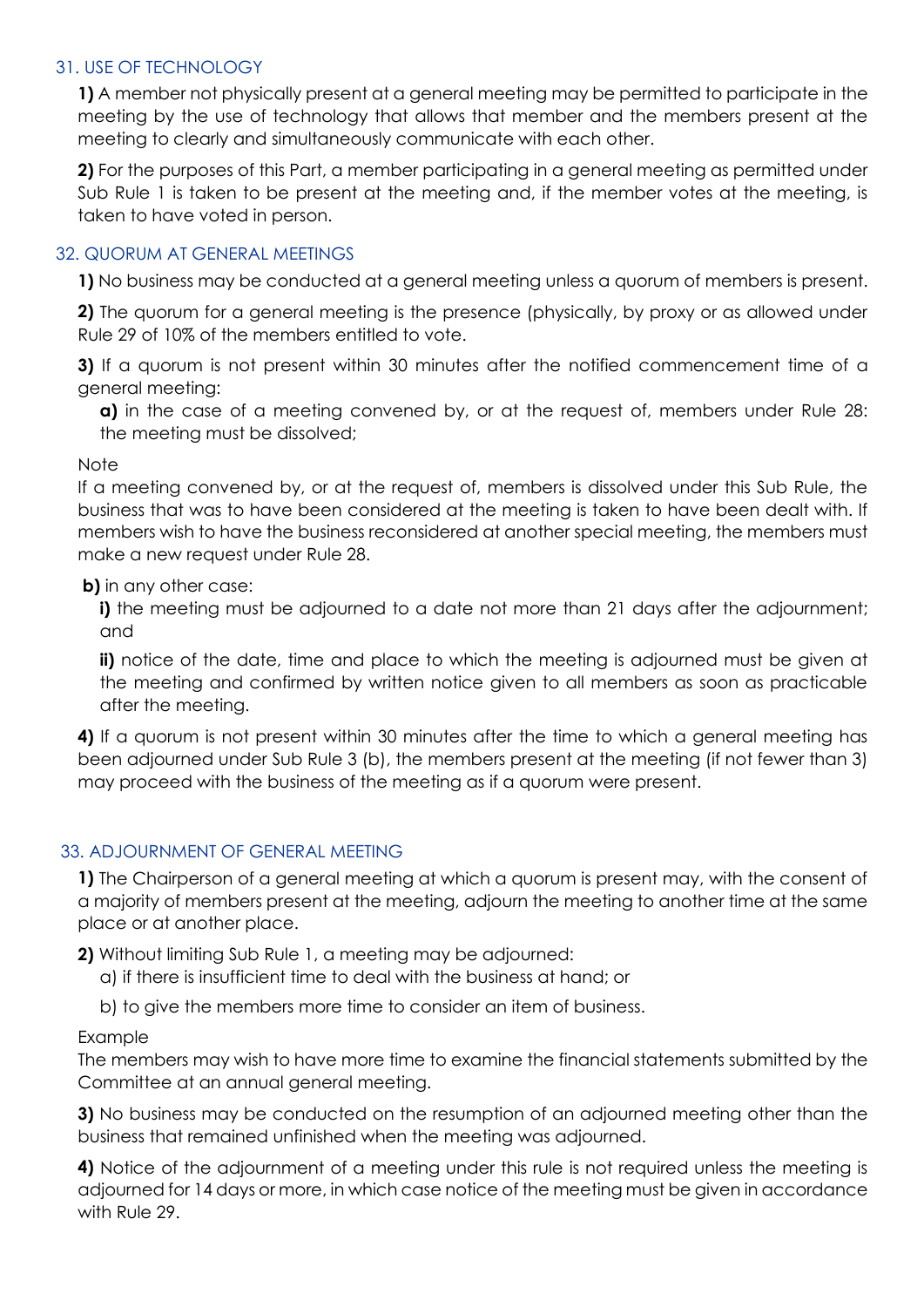#### 34. VOTING AT GENERAL MEETING

**1)** On any question arising at a general meeting:

**a)** subject to Sub Rule 3, each member who is entitled to vote has one vote; and

**b)** members may vote personally or by proxy; and

**c)** except in the case of a special resolution, the question must be decided on a majority of votes.

**2)** If votes are divided equally on a question, the Chairperson of the meeting has a second or casting vote.

**3)** If the question is whether to confirm the minutes of a previous meeting, only members who were present at that meeting may vote.

**4)** This rule does not apply to a vote at a disciplinary appeal meeting conducted under Rule 24.

#### 35. SPECIAL RESOLUTIONS

A special resolution is passed if not less than three quarters of the members voting at a general meeting (whether in person or by proxy) vote in favour of the resolution.

**Note** 

In addition to certain matters specified in the Act, a special resolution is required:

**a)** to remove a committee member from office;

**b)** to alter these Rules, including changing the name or any of the purposes of the Association.

#### 36. DETERMINING WHETHER RESOLUTION CARRIED

**1)** Subject to subsection (2), the Chairperson of a general meeting may, on the basis of a show of hands, declare that a resolution has been:

**a)** carried; or

**b)** carried unanimously; or

**c)** carried by a particular majority; or

**d)** lost: and an entry to that effect in the minutes of the meeting is conclusive proof of that fact.

**2)** If a poll (where votes are cast in writing) is demanded by three or more members on any question:

**a)** the poll must be taken at the meeting in the manner determined by the Chairperson of the meeting; and

**b)** the Chairperson must declare the result of the resolution based on the poll.

**3)** A poll demanded on the election of the Chairperson or on a question of an adjournment must be taken immediately.

**4)** A poll demanded on any other question must be taken before the close of the meeting at a time determined by the Chairperson.

#### 37. MINUTES OF GENERAL MEETING

**1)** The Board must ensure that minutes are taken and kept of each general meeting.

**2)** The minutes must record the business considered at the meeting, any resolution on which a vote is taken and the result of the vote.

**3)** In addition, the minutes of each annual general meeting must include:

**a)** the names of the members attending the meeting; and

**b)** proxy forms given to the Chairperson of the meeting under Rule 30(6); and

**c)** the financial statements submitted to the members in accordance with Rule 26(3)(b)(ii); and

**d)** the certificate signed by two committee members certifying that the financial statements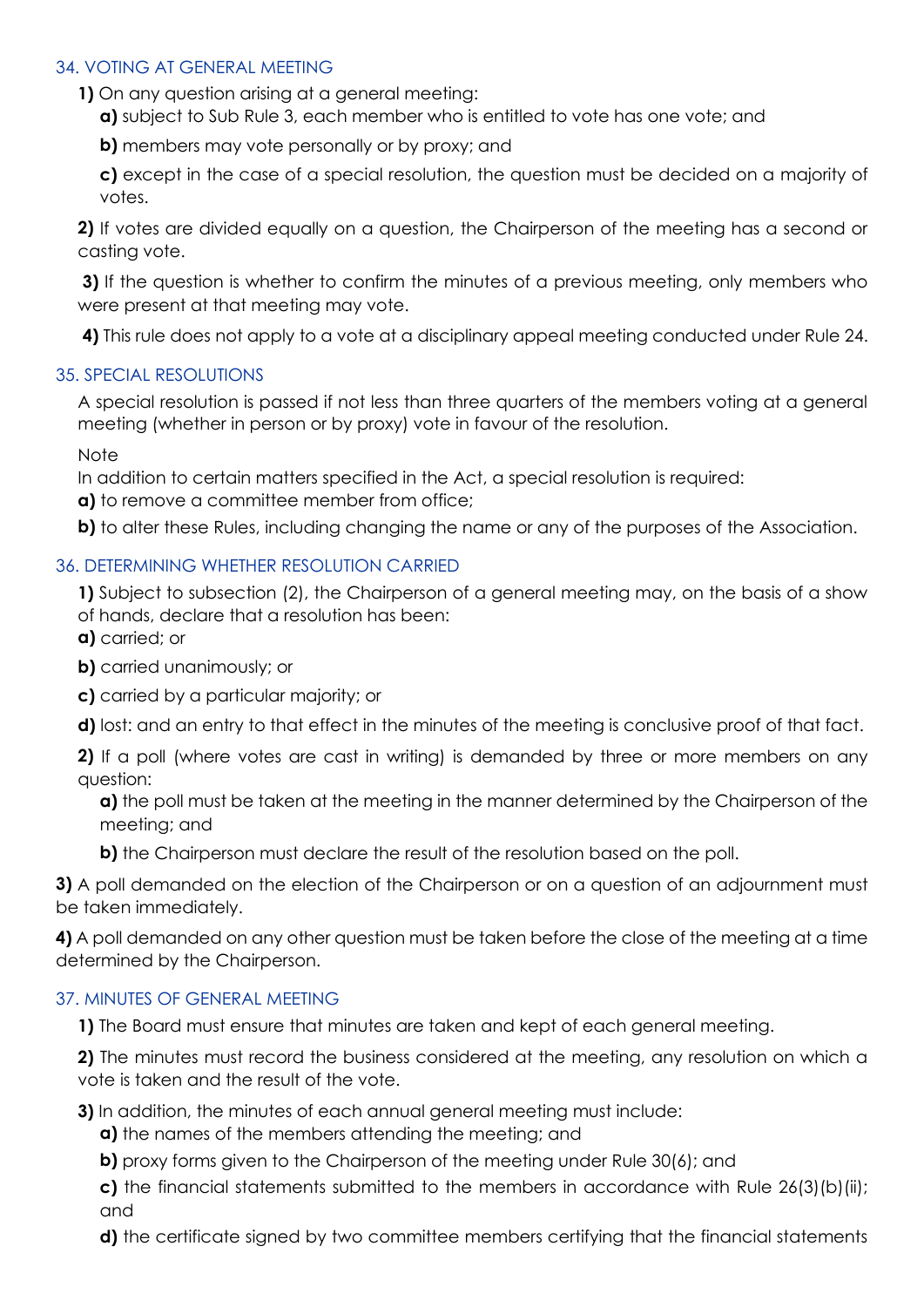give a true and fair view of the financial position and performance of the Association; and **e)** any audited accounts and auditor's report or report of a review accompanying the financial statements that are required under the Act.

# 5. BOARD OF MANAGEMENT

#### DIVISION 1: POWERS OF BOARD OF MANAGEMENT

#### 38. ROLE AND POWERS

**1)** The business of the Association must be managed by or under the direction of a Committee hereinafter referred to as the Board of Management or simply the Board.

**2)** The Board may exercise all the powers of the Association except those powers that these Rules or the Act require to be exercised by general meetings of the members of the Association.

#### **3)** The Board may:

**a)** appoint and remove staff;

**b)** establish subcommittees consisting of members with terms of reference it considers appropriate.

**c)** shall control and manage the business and affairs of the Association

**d)** may exercise all such powers and functions as may be exercised by the association other than those powers and functions that are require by these Rules to be exercised by the Members in General Meeting; and

**e)** has power to perform all such acts and things as appear to the Board to be essential or appropriate for the proper management of the business and affairs of the Association

**4)** The Board shall comprise of five (5) elected members of which a minimum of 2 shall be nonindoor centre operators.

#### 39. DELEGATION

**1)** The Board may delegate to a member of the Board, a subcommittee, or staff, any of its powers and functions other than:

**a)** this power of delegation; or

**b)** a duty imposed on the Board by the Act or any other law.

**2)** The delegation must be in writing and may be subject to the conditions and limitations the Board considers appropriate.

**3)** The Board may, in writing, revoke a delegation wholly or in part.

#### DIVISION 2: COMPOSITION OF BOARD AND DUTIES OF MEMBERS

#### 40. COMPOSITION OF BOARD

The Board consists of:

- **a)** a President;/ Chairman and
- **b)** a Vice-President; and
- **c)** a Secretary; and
- **d)** a Treasurer; and
- **e)** ordinary members (if any) elected under Rule 49.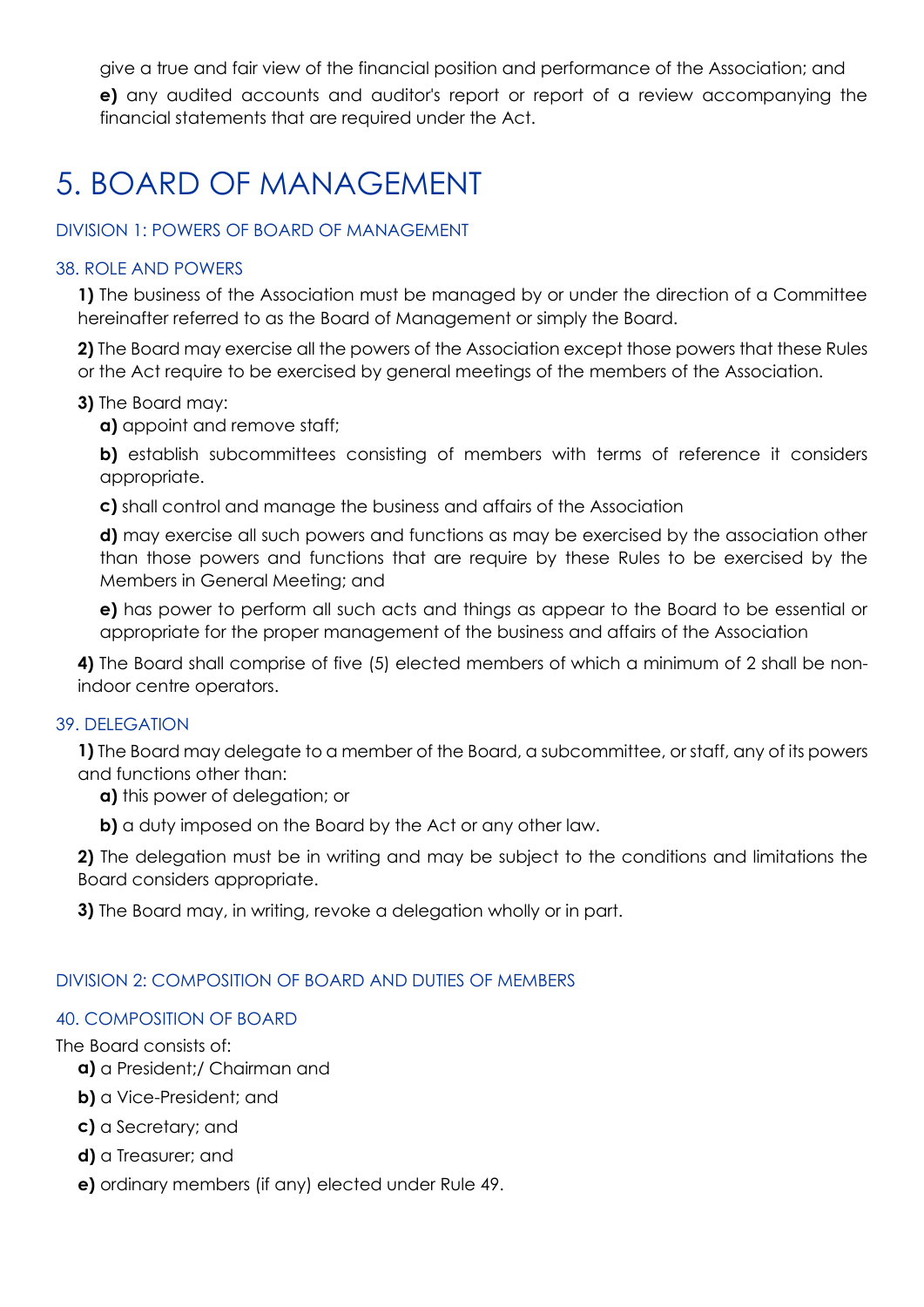#### 41. GENERAL DUTIES

**1)** As soon as practicable after being elected or appointed to the Board, each Board member must become familiar with these Rules and the Act.

**2)** The Board is collectively responsible for ensuring that the Association complies with the Act and that individual members of the Board comply with these Rules.

**3)** Board members must exercise their powers and discharge their duties with reasonable care and diligence.

**4)** Board members must exercise their powers and discharge their duties:

**a)** in good faith in the best interests of the Association; and

**b)** for a proper purpose.

**5)** Board members and former Board members must not make improper use of:

**a)** their position; or

**b)** information acquired by virtue of holding their position: So as to gain an advantage for themselves or any other person or to cause detriment to the Association.

**Note** 

See also Division 3 of Part 6 of the Act which sets out the general duties of the office holders of an incorporated association.

**6)** In addition to any duties imposed by these Rules, a Board member must perform any other duties imposed from time to time by resolution at a general meeting.

#### 42. PRESIDENT AND VICE-PRESIDENT

**1)** Subject to Sub Rule 2, the President or, in the President's absence, the Vice-President is the Chairperson for any general meetings and for any Board meetings.

**2)** If the President and the Vice-President are both absent, or are unable to preside, the Chairperson of the meeting must be:

**a)** in the case of a general meeting: a member elected by the other members present; or

**b)** in the case of a Board meeting: a Board member elected by the other Board members present.

#### 43. SECRETARY

**1)** The Secretary must perform any duty or function required under the Act to be performed by the secretary of an incorporated association.

Example

Under the Act, the secretary of an incorporated association is responsible for lodging documents of the association with the Registrar.

#### **2)** The Secretary must:

**a)** maintain the register of members in accordance with Rule 18; and

**b)** keep custody of the common seal (if any) of the Association and, except for the financial records referred to in Rule 66(3), all books, documents, and securities of the Association in accordance with Rules 68 and 71; and

**c)** subject to the Act and these Rules, provide members with access to the register of members, the minutes of general meetings and other books and documents; and

**d)** perform any other duty or function imposed on the Secretary by these Rules.

**3)** The Secretary must give to the Registrar notice of his or her appointment within 14 days after the appointment.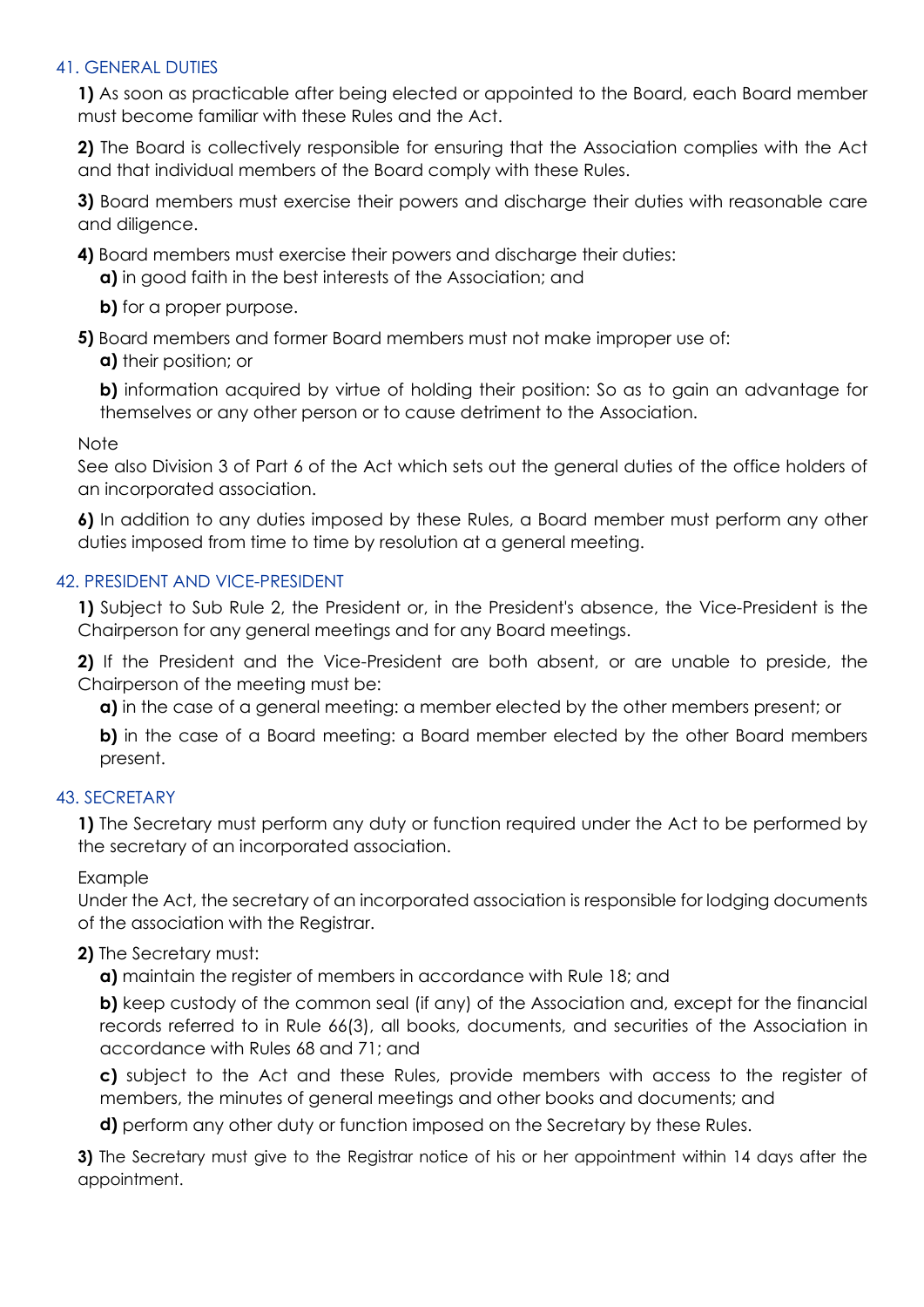#### 44. TREASURER

**1)** The Treasurer must:

**a)** ensure all moneys paid to or received by the Association and issue receipts for those moneys in the name of the Association; and

**b)** ensure that all moneys received are paid into the account of the Association within 5 working days after receipt; and

**c)** ensure any payments authorised by the Board or by a general meeting of the Association from the Association's funds are made; and

**d)** ensure cheques are signed by at least 2 Board members.

**2)** The Treasurer must:

**a)** ensure that the financial records of the Association are kept in accordance with the Act; and

**b)** coordinate the preparation of the financial statements of the Association and their certification by the Board prior to their submission to the annual general meeting of the Association.

**3)** The Treasurer must ensure that at least one other Board member has access to the accounts and financial records of the Association.

#### DIVISION 3: ELECTION OF BOARD MEMBERS AND TENURE OF OFFICE

#### 45. WHO IS ELIGIBLE TO BE A BOARD MEMBER

A member is eligible to be elected or appointed as a Board member if the member:

**a)** is 18 years or over; and

**b)** is entitled to vote at a general meeting.

#### 46. POSITIONS TO BE DECLARED VACANT

**1)** This rule applies to:

**a)** the first annual general meeting of the Association after its incorporation; or

**b)** biannual general meeting of the Association, after the annual report and financial statements of the Association have been received.

**2)** The Chairperson of the meeting must declare all positions on the Board vacant and hold elections for those positions in accordance with Rules 47 to 50.

#### 47. NOMINATIONS

**1)** Prior to the election of each position, the Chairperson of the meeting must call for nominations to fill that position.

- **2)** An eligible member of the Association may:
	- **a)** nominate himself or herself; or
	- **b)** with the member's consent, be nominated by another member.

**3)** A member who is nominated for a position and fails to be elected to that position may be nominated for any other position for which an election is yet to be held.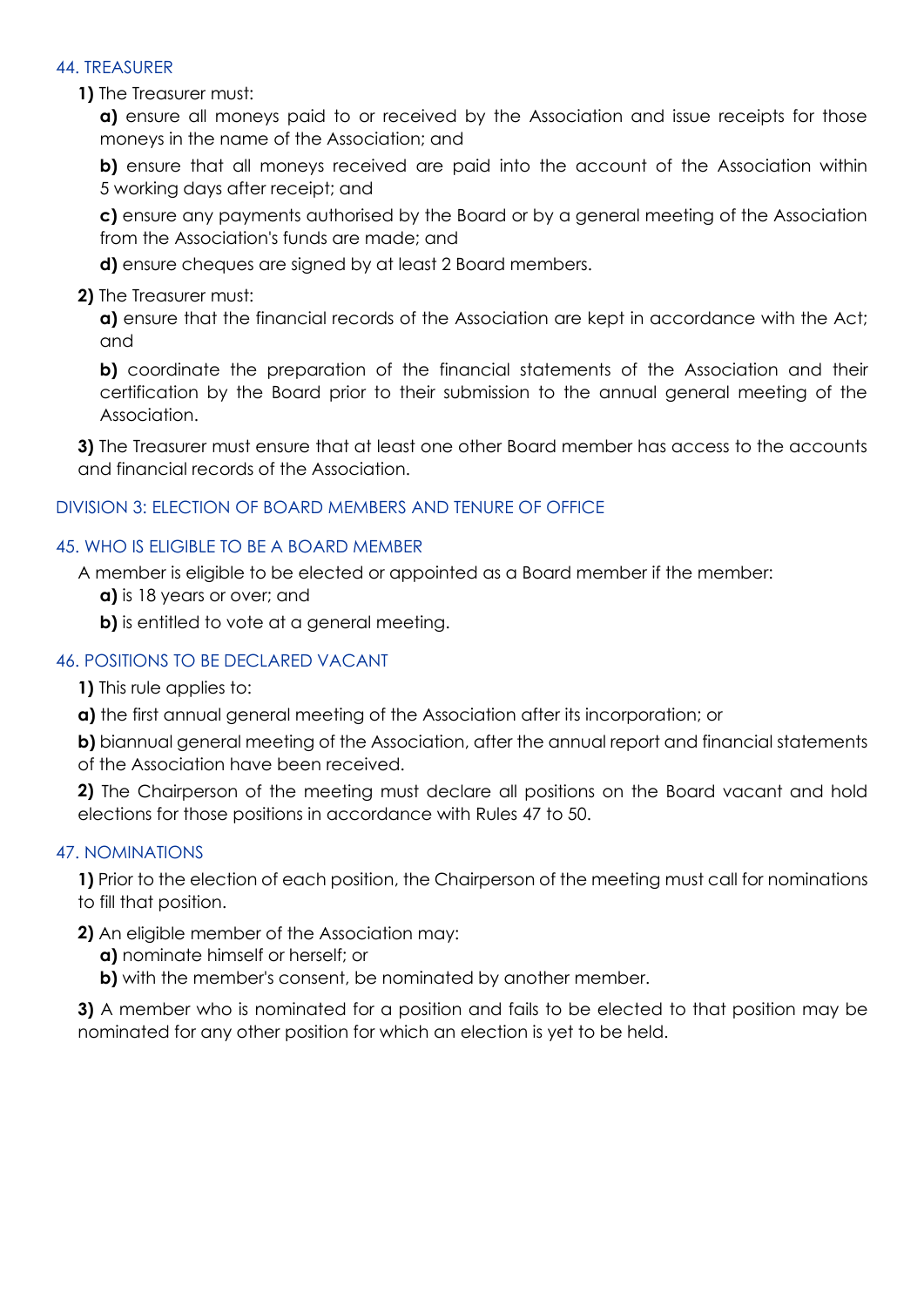#### 48. ELECTION OF PRESIDENT ETC.

**1)** At the annual general meeting, separate elections must be held for each of the following positions:

- **a)** President/ Chairman;
- **b)** Vice-President;
- **c)** Secretary;
- **d)** Treasurer.

**2)** If only one member is nominated for the position, the Chairperson of the meeting must declare the member elected to the position.

**3)** If more than one member is nominated, a ballot must be held in accordance with Rule 50.

**4)** On his or her election, the new President may take over as Chairperson of the meeting.

#### 49. ELECTION OF ORDINARY MEMBERS

**1)** The annual general meeting must by resolution decide the number of ordinary members of the Board (if any) it wishes to hold office for the next year.

**2)** A single election may be held to fill all those positions.

**3)** If the number of members nominated for the position of ordinary Board member is less than or equal to the number to be elected, the Chairperson of the meeting must declare each of those members to be elected to the position.

**4)** If the number of members nominated exceeds the number to be elected, a ballot must be held in accordance with Rule 50.

#### 50. BALLOT

**1)** If a ballot is required for the election for a position, the Chairperson of the meeting must appoint a member to act as returning officer to conduct the ballot.

**2)** The returning officer must not be a member nominated for the position.

**3)** Before the ballot is taken, each candidate may make a short speech in support of his or her election.

**4)** The election must be by secret ballot.

**5)** The returning officer must give a blank piece of paper to:

- **a)** each member present in person; and
- **b)** each proxy appointed by a member.

#### Example

If a member has been appointed the proxy of 5 other members, the member must be given 6 ballot papers—one for the member and one each for the other members.

**6)** If the ballot is for a single position, the voter must write on the ballot paper the name of the candidate for whom they wish to vote.

**7)** If the ballot is for more than one position:

a) the voter must write on the ballot paper the name of each candidate for whom they wish to vote;

b) the voter must not write the names of more candidates than the number to be elected.

**8)** Ballot papers that do not comply with Sub Rule 7 (b) are not to be counted.

**9)** Each ballot paper on which the name of a candidate has been written counts as one vote for that candidate.

**10)** The returning officer must declare elected the candidate or, in the case of an election for more than one position, the candidates who received the most votes.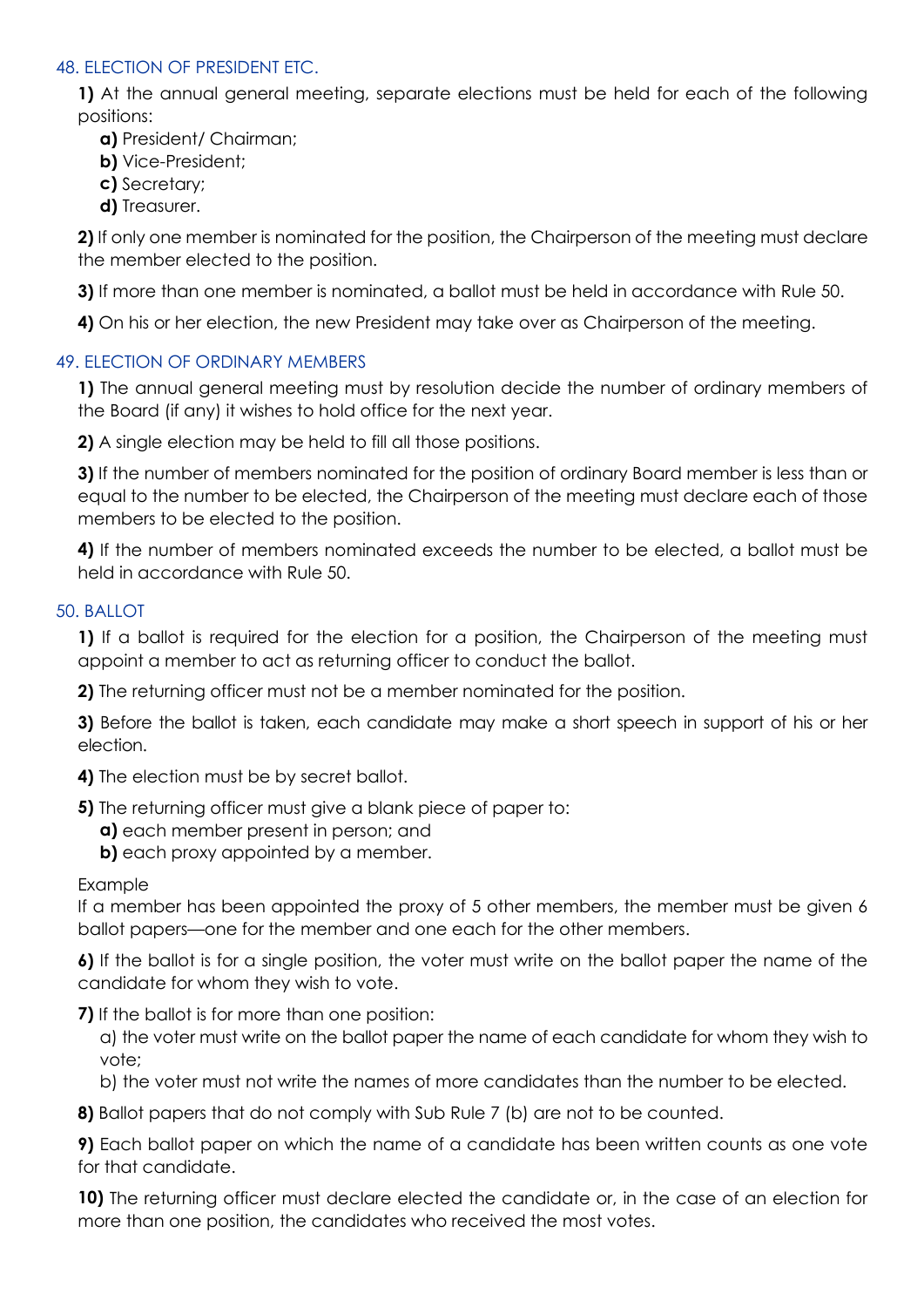- **11)** If the returning officer is unable to declare the result of an election under Sub Rule 10 because
- 2 or more candidates received the same number of votes, the returning officer must:

**a)** conduct a further election for the position in accordance with Sub Rules 4 to 10 to decide which of those candidates is to be elected; or

**b)** with the agreement of those candidates, decide by lot which of them is to be elected.

Examples

The choice of candidate may be decided by the toss of a coin, drawing straws or drawing a name out of a hat.

#### 51. TERM OF OFFICE

**1)** Subject to Sub Rule 3 and Rule 52, a Board member holds office until the positions of the Board are declared vacant at the biannual general meeting after election.

**2)** A Board member may be re-elected.

- **3)** A general meeting of the Association may:
	- a) by special resolution remove a Board member from office; and

b) elect an eligible member of the Association to fill the vacant position in accordance with this Division.

**4)** A member who is the subject of a proposed special resolution under Sub Rule 3 (a) may make representations in writing to the Secretary or President of the Association (not exceeding a reasonable length) and may request that the representations be provided to the members of the Association.

**5)** The Secretary or the President may give a copy of the representations to each member of the Association or, if they are not so given, the member may require that they be read out at the meeting at which the special resolution is to be proposed.

#### 52. VACATION OF OFFICE

**1)** A Board member may resign from the Board by written notice addressed to the Board.

**2)** A person ceases to be a Board member if he or she:

**a)** ceases to be a member of the Association; or

**b)** fails to attend 3 consecutive Board meetings (other than special or urgent Board meetings) without leave of absence under Rule 63; or

**c)** otherwise ceases to be a Board member by operation of section 78 of the Act.

**Note** 

A Board member may not hold the office of secretary if they do not reside in Australia.

#### 53. FILLING CASUAL VACANCIES

**1)** The Board may appoint an eligible member of the Association to fill a position on the Committee that:

**a)** has become vacant under Rule 52; or

**b)** was not filled by election at the last annual general meeting.

**2)** If the position of Secretary becomes vacant, the Board must appoint a member to the position within 14 days after the vacancy arises.

- **3)** Rule 51 applies to any Board member appointed by the Board under Sub Rule 1 or 2.
- **4)** The Board may continue to act despite any vacancy in its membership.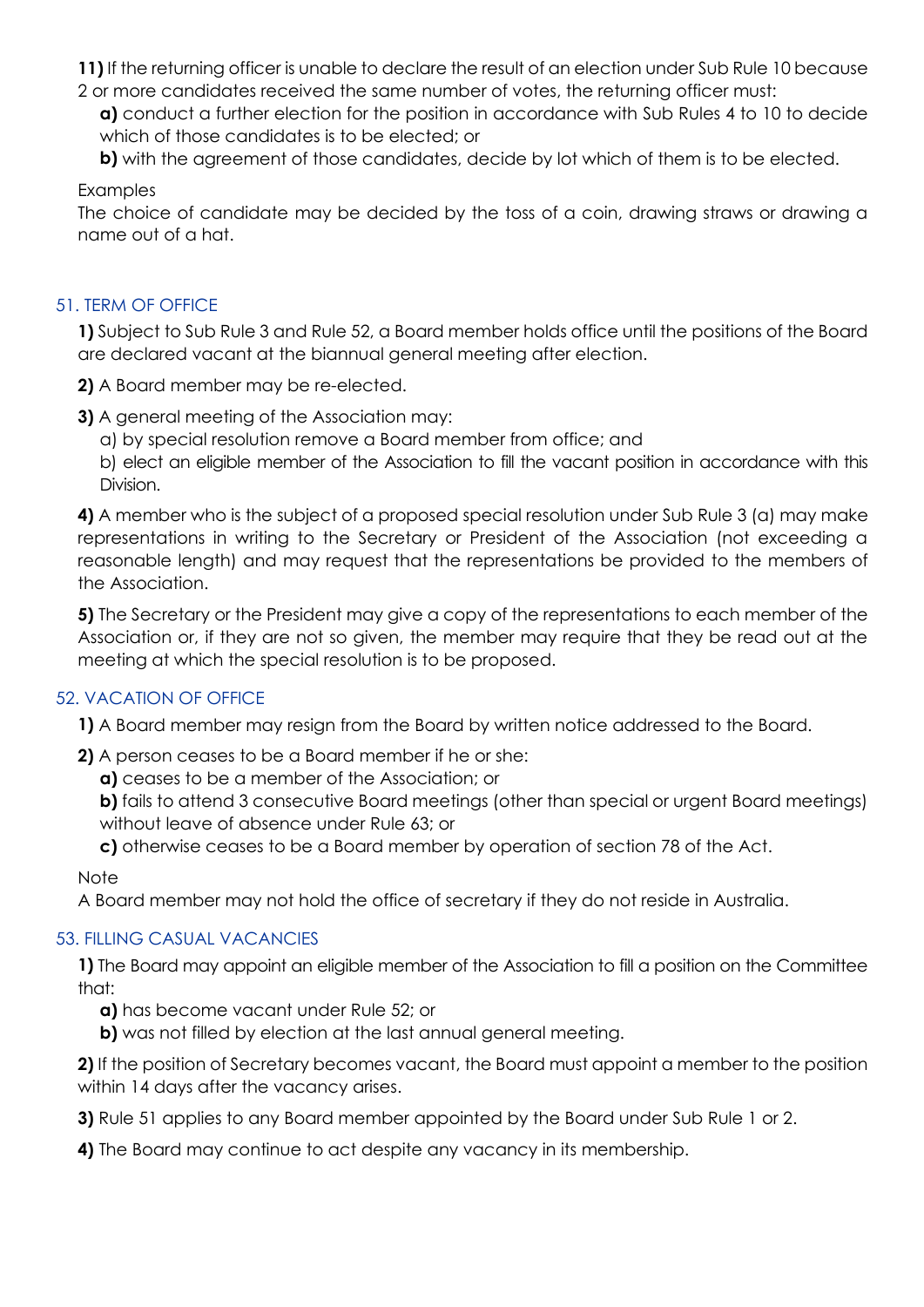#### DIVISION 4: MEETINGS OF BOARD

#### 54. MEETINGS OF BOARD

**1)** The Board will meet regularly as determined by the Board but must meet on at least 6 times in each financial year at the dates, times and places determined by the Board.

**2)** The date, time and place of the first Board meeting must be determined by the members of the Board as soon as practicable after the annual general meeting of the Association at which the members of the Board were elected.

**3)** Special Board meetings may be convened by the President or by any 4 members of the Board.

#### 55.1. NOTICE OF MEETINGS

**1)** Notice of each Board meeting must be given to each Board member no later than 7 days before the date of the meeting.

**2)** Notice may be given of more than one Board meeting at the same time.

**3)** The notice must state the date, time and place of the meeting.

**4)** If a special Board meeting is convened, the notice must include the general nature of the business to be conducted.

**5)** The only business that may be conducted at the meeting is the business for which the meeting is convened.

#### 55.2. BUSINESS OF MEETING

**a)** The business of the meeting will be notified 2 days prior the meeting by the Executive Officer.

**b)** A Member desiring to bring any business before a meeting shall give at least 4 days' notice in writing of that business to the Executive Officer who shall include that business in the agenda notified to the Members.

#### 56. URGENT MEETINGS

**1)** In cases of urgency, a meeting can be held without notice being given in accordance with Rule 55.1 provided that as much notice as practicable is given to each Board member by the quickest means practicable.

**2)** Any resolution made at the meeting must be passed by an absolute majority of the Board.

**3)** The only business that may be conducted at an urgent meeting is the business for which the meeting is convened.

#### 57. PROCEDURE AND ORDER OF BUSINESS

**1)** The procedure to be followed at a meeting of a Board must be determined from time to time by the Board.

**2)** The order of business may be determined by the members present at the meeting.

#### 58. USE OF TECHNOLOGY

**1)** A Board member who is not physically present at a Board meeting may participate in the meeting by the use of technology that allows that Board member and the Board members present at the meeting to clearly and simultaneously communicate with each other.

**2)** For the purposes of this Part, a Board member participating in a Board meeting as permitted under Sub Rule 1 is taken to be present at the meeting and, if the member votes at the meeting, is taken to have voted in person.

#### 59. QUORUM

**1)** No business may be conducted at a Board meeting unless a quorum is present.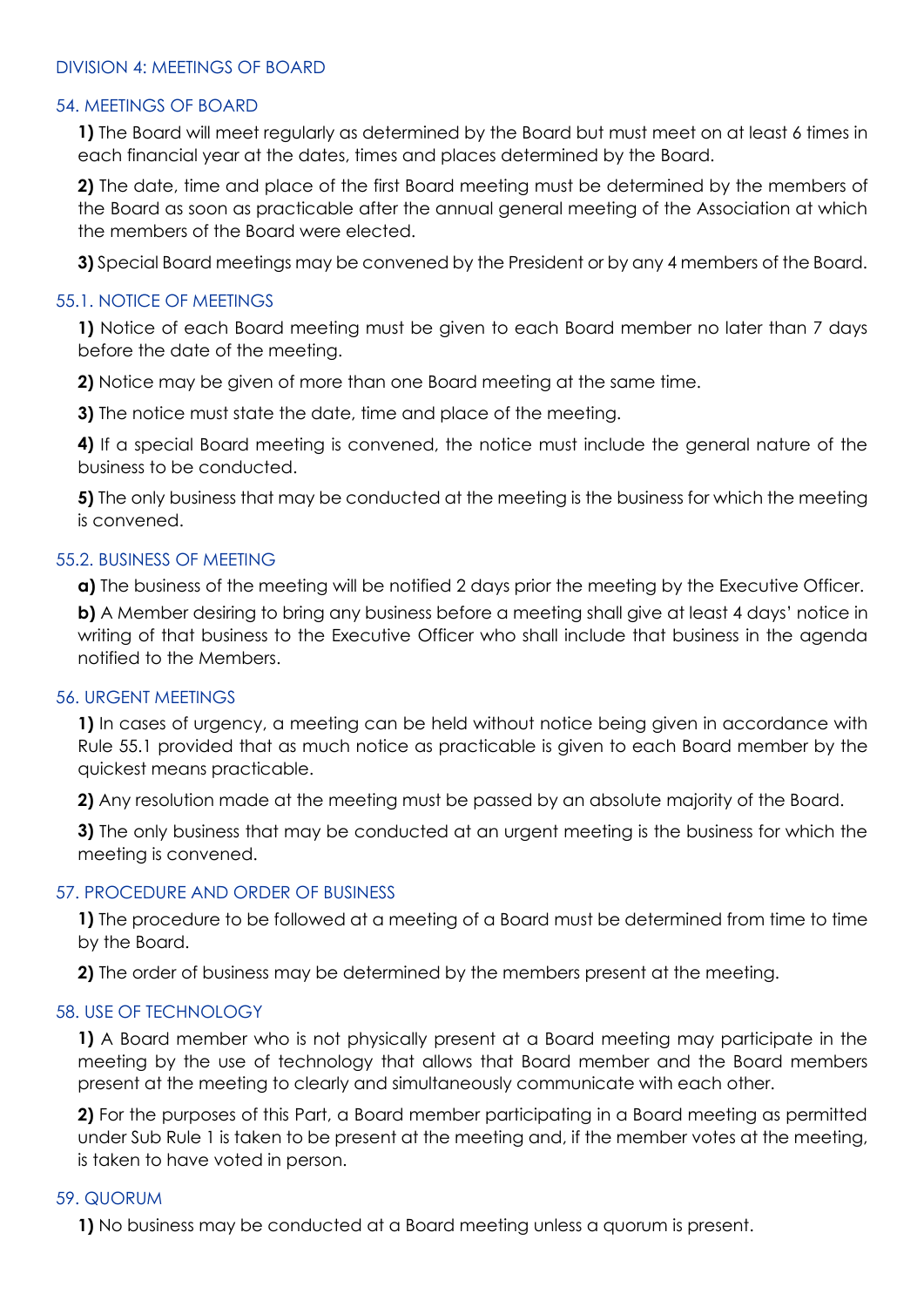**2)** The quorum for a Board meeting is the presence (in person or as allowed under Rule 58) of a majority of the Board members holding office.

**3)** If a quorum is not present within 30 minutes after the notified commencement time of a Board meeting:

**a)** in the case of a special meeting—the meeting lapses;

**b)** in any other case—the meeting must be adjourned to a date no later than 14 days after the adjournment and notice of the time, date and place to which the meeting is adjourned must be given in accordance with Rule 55.1.

#### 60. VOTING

**a)** A Full Member shall be entitled to one vote only.

**b)** All votes shall be given personally by the Full Member or the Delegate of a Full Member.

**c)** A question arising at a meeting shall be determined on a show of hands.

**d)** A motion is passed if it is supported by 60% of Members present (to the nearest highest number).

**e)** A Chairman elected from outside the Full Members of the Association will be granted honorary membership and have full voting rights.

**f)** A Member is not entitled to vote at any meeting unless all monies due and payable to the Association, up to the end of the month prior the meeting, have been paid.

**g)** A resolution in writing signed or assented to by telegram, cablegram, radiogram, facsimile, telex or other form of visible or other electronic communication by a majority of the Full Members for the time being present in Australia and New Zealand shall be as valid and effectual as if it had been passed at a meeting of the Board duly convened and held. Any such resolution may consist of several documents in like form each signed by one or more of the Full members.

**h)** Any Full Member may participate in any meeting of the Board and vote on any proposed resolution at a meeting of the Board without being physically present by means of telephone, through video conferencing facilities or by any other means of electronic communication provided that notice of the meeting is given to all Full Members in accordance with these Rules and all persons participating in the meeting are able to hear each other effectively, simultaneously and instantaneously. Participation by a Full Member in a meeting by telephone, through video conferencing facilities or by any other means of electronic communication shall constitute the presence of that Full Member at the meeting.

**i)** For the purpose of:

**i)** the approval of a resolution under Rule 60(a); or

**ii)** a meeting of the Board in which a member of the Board participates by means described in Rule 60(h) the person presiding at the meeting (subject to Rule 60(e)) and each other member of the Board have the same voting rights as they would have under Rules 60(a) and (c) at a meeting of the Board duly convened and held at which they were present.

#### 61. CONFLICT OF INTEREST

**1)** A Board member who has a material personal interest in a matter being considered at a Board meeting must disclose the nature and extent of that interest to the Board.

**2)** The member:

**a)** must not be present while the matter is being considered at the meeting; and **b)** must not vote on the matter.

#### **Note**

Under section 81(3) of the Act, if there are insufficient Board members to form a quorum because a member who has a material personal interest is disqualified from voting on a matter, a general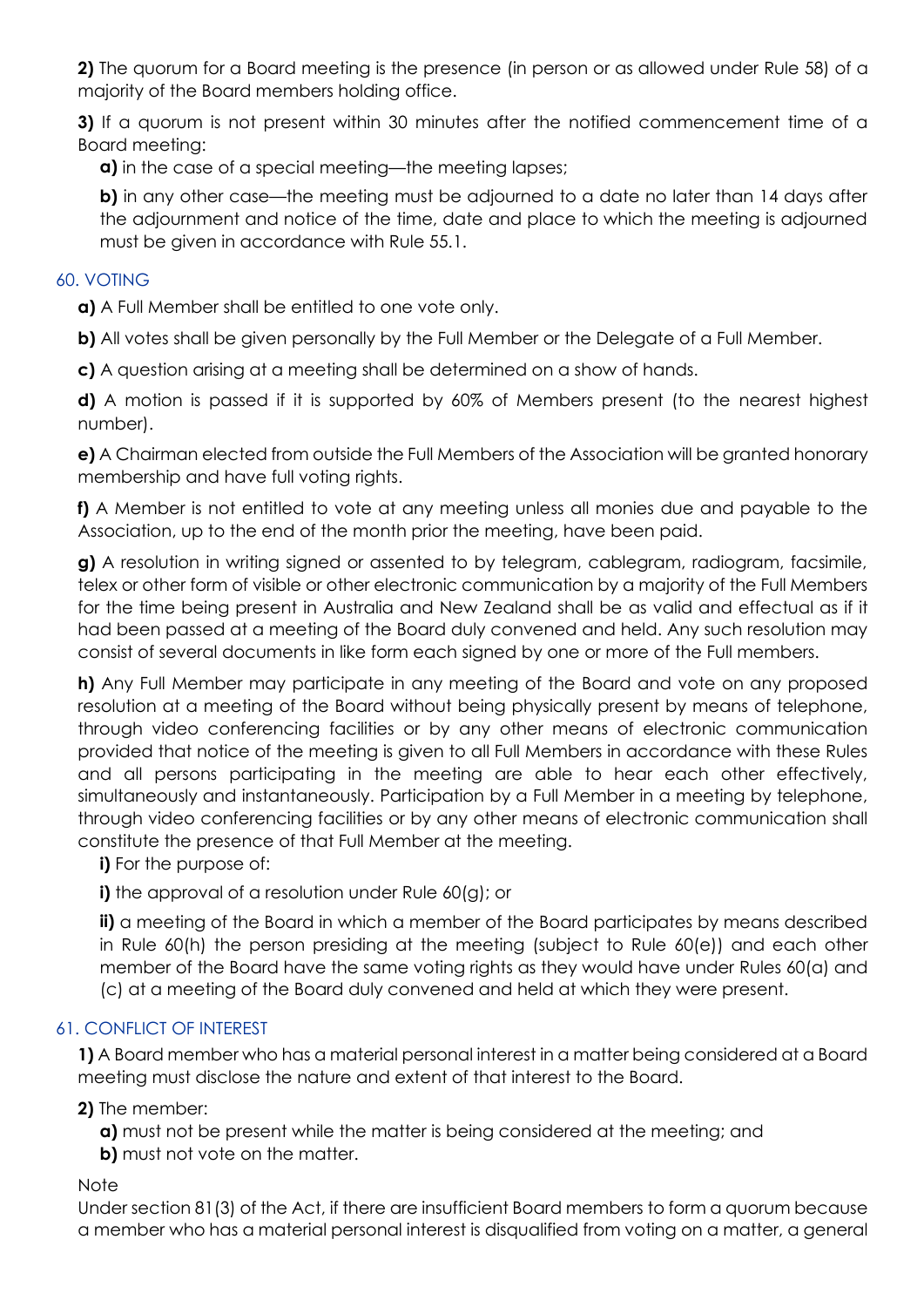meeting may be called to deal with the matter.

**3)** This rule does not apply to a material personal interest:

**a)** that exists only because the member belongs to a class of persons for whose benefit the Association is established; or

**b)** that the member has in common with all, or a substantial proportion of, the members of the Association.

#### 62. MINUTES OF MEETING

- **1)** The Board must ensure that minutes are taken and kept of each Board meeting.
- **2)** The minutes must record the following:
	- **a)** the names of the members in attendance at the meeting;
	- **b)** the business considered at the meeting:
	- **c)** any resolution on which a vote is taken and the result of the vote;
	- **d)** any material personal interest disclosed under Rule 61.

#### 63. LEAVE OF ABSENCE

**1)** The Board may grant a Board member leave of absence from Board meetings for a period not exceeding 3 months.

**2)** The Board must not grant leave of absence retrospectively unless it is satisfied that it was not feasible for the Board member to seek the leave in advance.

### 6. FINANCIAL MATTERS

#### 64. SOURCE OF FUNDS

The funds of the Association may be derived from joining fees, annual subscriptions, donations, fund-raising activities, grants, interest, and any other sources approved by the Board.

#### 65. MANAGEMENT OF FUNDS

**1)** The Association must open an account with a financial institution from which all expenditure of the Association is made and into which all of the Association's revenue is deposited.

**2)** Subject to any restrictions imposed by a general meeting of the Association, the Board may approve expenditure on behalf of the Association.

**3)** The Board may authorise the Treasurer and in turn the office manager to expend funds on behalf of the Association (including by electronic funds transfer) up to a specified limit without requiring approval from the Board for each item on which the funds are expended.

**4)** All cheques, drafts, bills of exchange, promissory notes and other negotiable instruments must be signed by 2 Board members or the office administrator and 1 board member.

**5)** All funds of the Association must be deposited into the financial account of the Association no later than 5 working days after receipt.

**6)** With the approval of the Board, the Treasurer and in turn the office administrator may maintain a cash float provided that all money paid from or paid into the float is accurately recorded at the time of the transaction.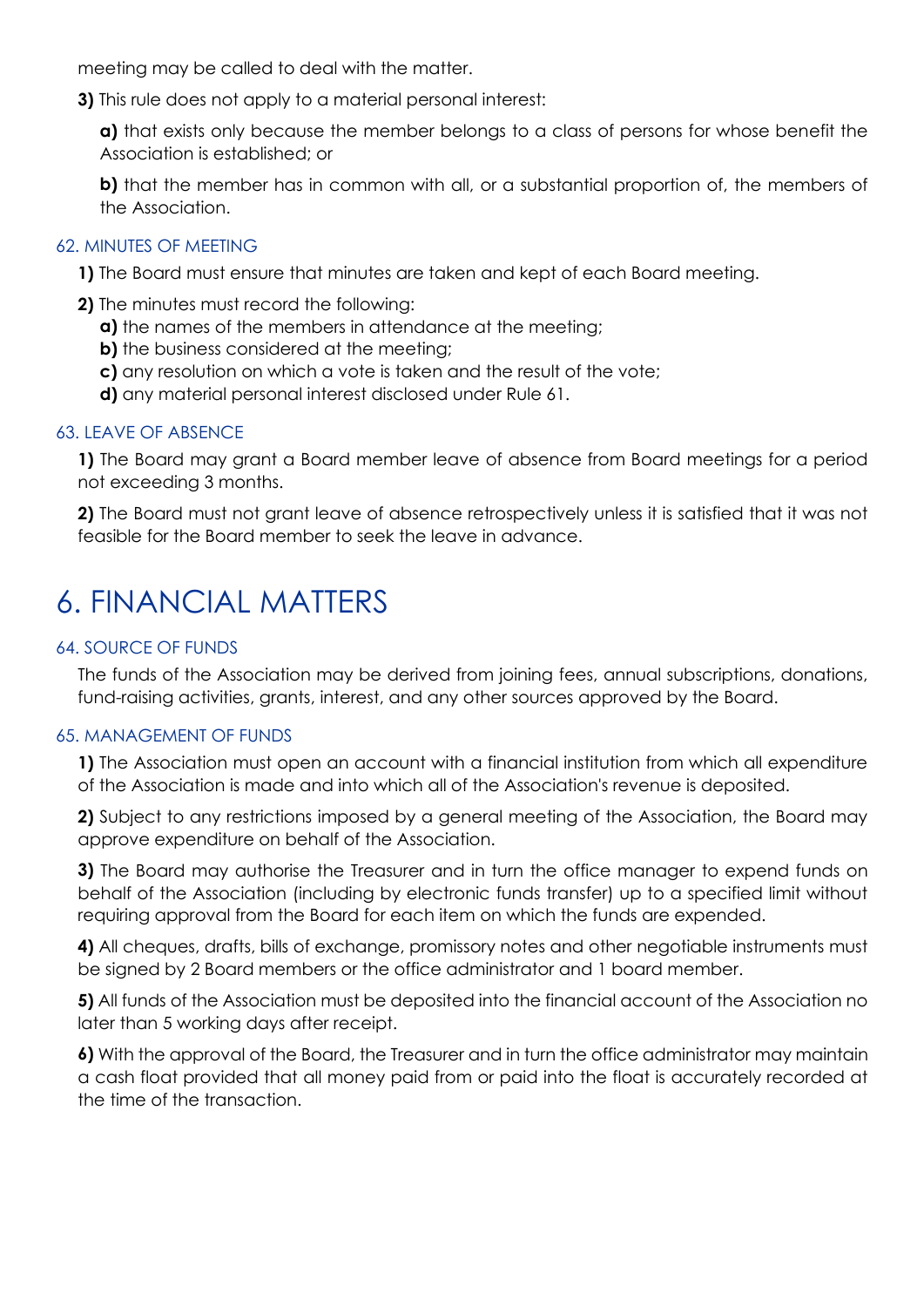#### 66. FINANCIAL RECORDS

**1)** The Association must keep financial records that:

**a)** correctly record and explain its transactions, financial position and performance; and **b)** enable financial statements to be prepared as required by the Act.

**2)** The Association must retain the financial records for 7 years after the transactions covered by the records are completed.

**3)** The Treasurer must keep in his or her custody, or under his or her control:

- **a)** the financial records for the current financial year; and
- **b)** any other financial records as authorised by the Board;

**4)** All cheques, drafts, bill of exchange, promissory notes and other negotiable instruments shall be signed by any one authorised Board member and the office administrator.

#### 67. FINANCIAL STATEMENTS

**1)** For each financial year, the Board must ensure that the requirements under the Act relating to the financial statements of the Association are met.

**2)** Without limiting Sub Rule 1, those requirements include:

**a)** the preparation of the financial statements;

**b)** if required, the review or auditing of the financial statements;

**c)** the certification of the financial statements by the Board;

**d)** the submission of the financial statements to the annual general meeting of the Association;

**e)** the lodgement with the Registrar of the financial statements and accompanying reports, certificates, statements and fee.

### 7. GENERAL MATTERS

#### 68. COMMON SEAL

**1)** The Association may have a common seal.

**2)** If the Association has a common seal:

**a)** the name of the Association must appear in legible characters on the common seal;

**b)** a document may only be sealed with the common seal by the authority of the Board and the sealing must be witnessed by the signatures of two Board members or of one Board member and the Chief Executive Officer;

**c)** the common seal must be kept in the custody of the Secretary.

#### 69. REGISTERED ADDRESS

The registered address of the Association is:

**a)** the address determined from time to time by resolution of the Board; or

**b)** if the Board has not determined an address to be the registered address—the postal address of the Secretary.

#### 70. NOTICE REQUIREMENTS

**1)** Any notice required to be given to a member or a Board member under these Rules may be given:

**a)** by handing the notice to the member personally; or

**b)** by sending it by post to the member at the address recorded for the member on the register of members; or

- **c)** by email or facsimile transmission.
- **2) Sub rule 1** does not apply to notice given under Rule 56.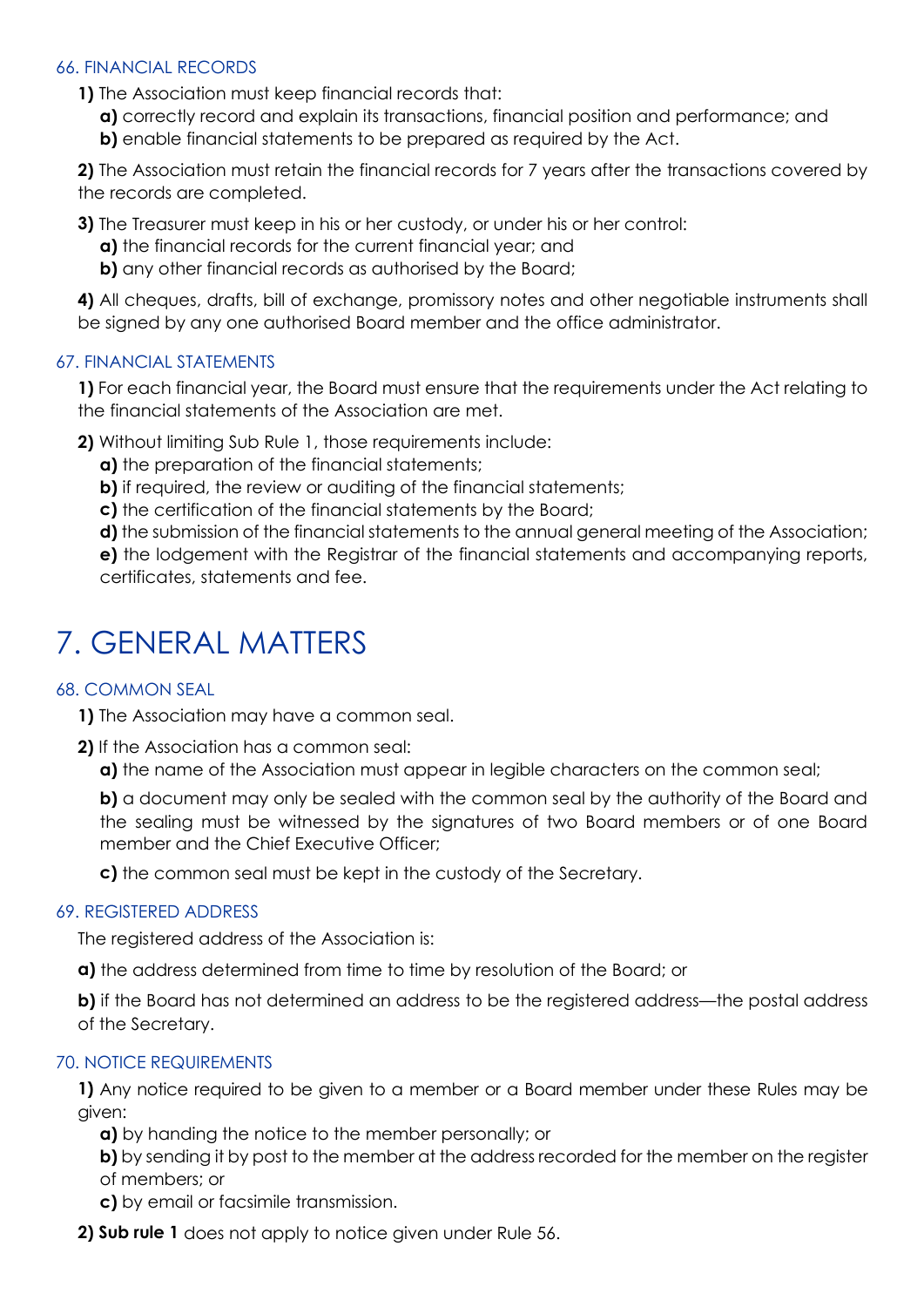- **3)** Any notice required to be given to the Association or the Board may be given:
	- **a)** by handing the notice to a member of the Board; or
	- **b)** by sending the notice by post to the registered address; or
- **c)** by leaving the notice at the registered address; or
- **d)** if the Board determines that it is appropriate in the circumstances: **i)** by email to the email address of the Association or the Secretary; or **ii)** by facsimile transmission to the facsimile number of the Association.

#### 71. CUSTODY AND INSPECTION OF BOOKS AND RECORDS

**1)** Members may on request inspect free of charge:

- **a)** the register of members;
- **b)** the minutes of general meetings;

**c)** subject to Sub Rule 2, the financial records, books, securities, and any other relevant document of the Association, including minutes of Board meetings.

**Note** 

See note following Rule 18 for details of access to the register of members.

**2)** The Board may refuse to permit a member to inspect records of the Association that relate to confidential, personal, employment, commercial or legal matters or where to do so may be prejudicial to the interests of the Association.

**3)** The Board must on request make copies of these rules available to members and applicants for membership free of charge.

**4)** Subject to Sub Rule 2, a member may make a copy of any of the other records of the Association referred to in this rule and the Association may charge a reasonable fee for provision of a copy of such a record.

**5)** For purposes of this rule: relevant documents mean the records and other documents, however compiled, recorded, or stored, that relate to the incorporation and management of the Association and includes the following:

- **a)** its membership records;
- **b)** its financial statements:

**c)** its financial records;

**d)** records and documents relating to transactions, dealings, business, or property of the Association.

#### 72. WINDING UP AND CANCELLATION

**1)** The Association may be wound up voluntarily by special resolution.

**2)** In the event of the winding up or the cancellation of the incorporation of the Association, the surplus assets of the Association must not be distributed to any members or former members of the Association.

**3)** Every Member of the Association undertakes to contribute to the assets of the Association in the event of it being wound up while a Member, or within one year after ceasing to be a Member, for payment of the debts and liabilities of the association contracted before the time at which he ceases to be a Member, and the costs, charges and expenses of winding up and for an adjustment of the rights of contributors among themselves such amount as may be required not exceeding \$200.00.

**4)** If upon winding up or dissolution of the Association, there remains, after satisfaction of all debts and liabilities, any property, the same shall not be paid to or distributed amongst the Full Members of the Association, but shall be given or transferred to some other organisation having purposes similar to the purposes of the Association and which prohibits the distribution of its or their income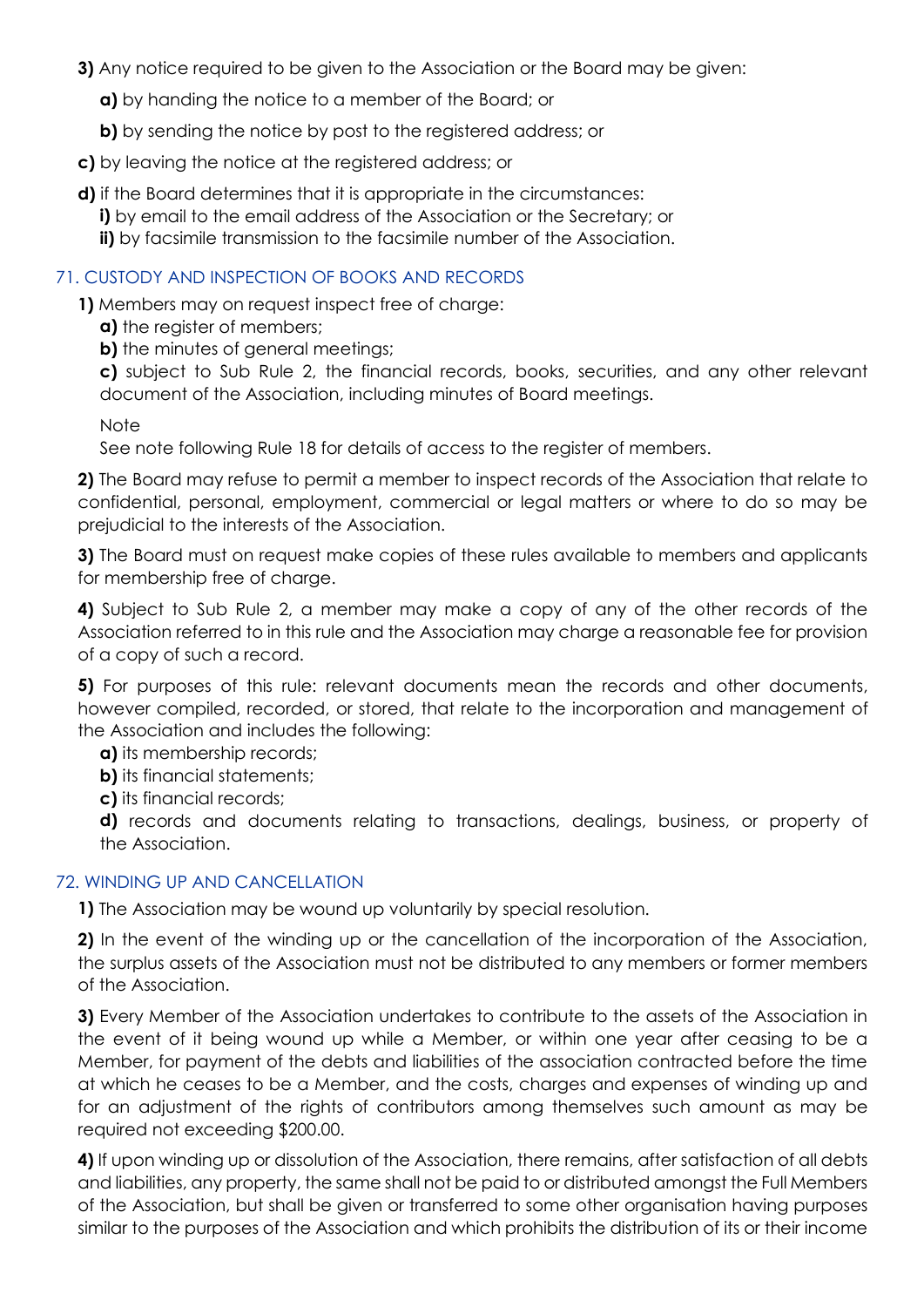and property among its or their Members and which is or is entitled to be similarly exempt from income tax. Such body or bodies to be determined by the Members of the Association at or before the time of dissolution, and in default thereof by such judge of the Supreme Court of Victoria as may have or acquire jurisdiction in the matter.

**5)** The body to which the surplus assets are to be given must be decided by special resolution.

#### 73. ALTERATION OF RULES

These Rules may only be altered by special resolution of a general meeting of the Association.

**Note** 

An alteration of these Rules does not take effect unless or until it is approved by the Registrar. If these Rules (other than Rule 1, 2 or 3) are altered, the Association is taken to have adopted its own rules, not the model rules.

#### 74.1. DELEGATED POWERS AND DUTIES BY THE BOARD

Indoor Sports Victoria Representatives

The Board shall have the power to appoint representatives of the Association, including but not limited to regional representatives.

#### 74.2. COMMITTEES

**a)** There shall be a number of committees formed from time to time under this Rule, to support the activities of the Association. These committees shall include:

**i)** Tournament and Rules

**ii)** State Team Co-ordination

- **iii)** Marketing Support
- **iv)** Junior Development

**b)** The members of any committee shall be co-opted as required.

**c)** The Board may delegate any of its functions, powers or duties (except this power to delegate) to such committee as it thinks fit and may recall or revoke any such delegation or appointment and may amend or repeal any decision made by such committee.

**d)** The Board shall determine in writing the duties and powers afforded to any committee appointed in accordance with Rule 74.2(a) above, and the committee shall, in the exercise of such delegated powers, conform to any directions or Regulations that may be prescribed by the Board.

**e)** The proceedings for any committee shall, with any necessary or incidental amendment, be the same as that applicable to meetings of the Board in Rule 60 above.

**f)** Within 7 days of any meeting of any committee, the committee shall send a copy of the minutes and any supporting documents to the Executive Officer, which records shall be duly kept.

#### 74.3. DISCIPLINARY COMMITTEE AND TRIBUNAL

**a)** The Board shall delegate its functions, powers, or duties in relation to discipline of Members in accordance with Rule 74.2 to a Disciplinary Committee, comprised of 3 persons appointed by the Board as required or to an independent Tribunal.

**b)** If any matter to be determined by the Disciplinary Committee under Division 2 Rule 19 gives rise to conflict of interest on the part of any member of the Disciplinary Committee, the Board may appoint another independent person in his stead for the determination of that matter only.

**c)** The Disciplinary Committee and Tribunal may sit jointly.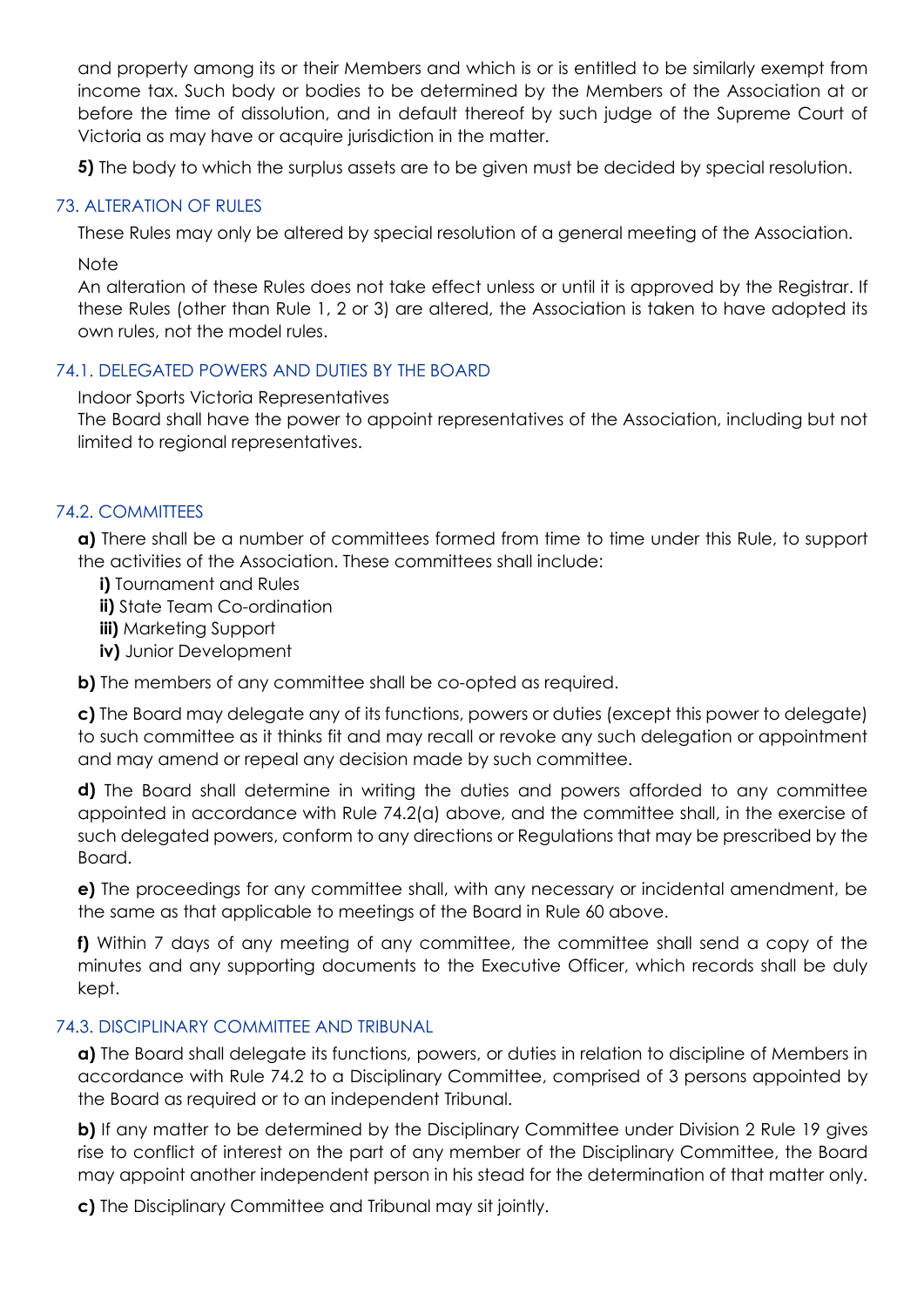#### 74.4. EXECUTIVE OFFICER

**a)** The Executive Officer, if any, by whatever name called, shall be responsible to the Board to: **i)** execute tasks relating to the day to day management of the Association as required in accordance with the relevant job description; and

**ii)** regularly report on the ongoing activities of, and issues relating to, the Association.

**b)** If there is no Executive Office appointed at any time, the Board may appoint one or more of its members or such other appropriate person to carry out the responsibilities of the Executive Officer under these Rules.

#### 75. AUTHORITY TO TRADE

The Association is authorised to trade in accordance with section 51 of the Act.

#### 76. INDEMNITY

**a)** Every Board member, officer, employee or agent of the Association shall be indemnified out of the property and assets of the Association against any liability incurred by him in his capacity as Director, officer, employee or agent of the Association in defending any proceeding, whether civil or criminal, in which judgment is given in his favour or in which he is acquitted or in connection with any application in relation to any such proceedings in which relief is granted to him by the Court.

**b)** The Association shall indemnify its Board members, officers and employees against all damages and costs (including legal costs) for which any such Director, officer or employee may be or become liable to any third party in consequence of any act or omission except wilful misconduct:

**i)** in the case of a Board member or officer, performed or made whilst acting on behalf of and with the authority, express or implied of the Association; and

**ii)** in the case of an employee, performed or made in the course of, and within the scope of, employment by the Association.

#### 77. AUDIT

**a)** An auditor or auditors shall be duly appointed at the Annual General Meeting and will remain in office until the conclusion of the Annual General Meeting next, or in the event of failure to appoint, may be determined by the Board and later ratified by the General Meeting.

**b)** The accounts of the Association shall be examined, and the correctness of the profit and loss accounts and balance sheets ascertained by an auditor or auditors at least once in every year.

#### 78. SERVICE OF NOTICES

**a)** A notice may be served by or on behalf of the Association upon any Member either personally or by sending it by post to the Member at his address shown in the register, or if previously agreed by the Members, by fax, e-mail or other form of visible or electronic communication in accordance with details provided by the Member.

**b)** Where a document is properly addressed, prepaid and posted to a person as a letter, the document shall, unless the contrary is proved, be deemed to have been given to the person at the time at which the letter would have been delivered in the ordinary course of post. Service of notices by any other method shall be deemed to have been given to the person within reasonable time, having regard to the method of service, unless the contrary is proved.

#### 79. CUSTODY OF RELEVANT DOCUMENTS

**a)** Except as otherwise provided in these Rules, the Executive Officer shall keep in his custody or under his control all relevant documents of the Association.

**b)** Any Member may inspect relevant documents of the Association at the registered office of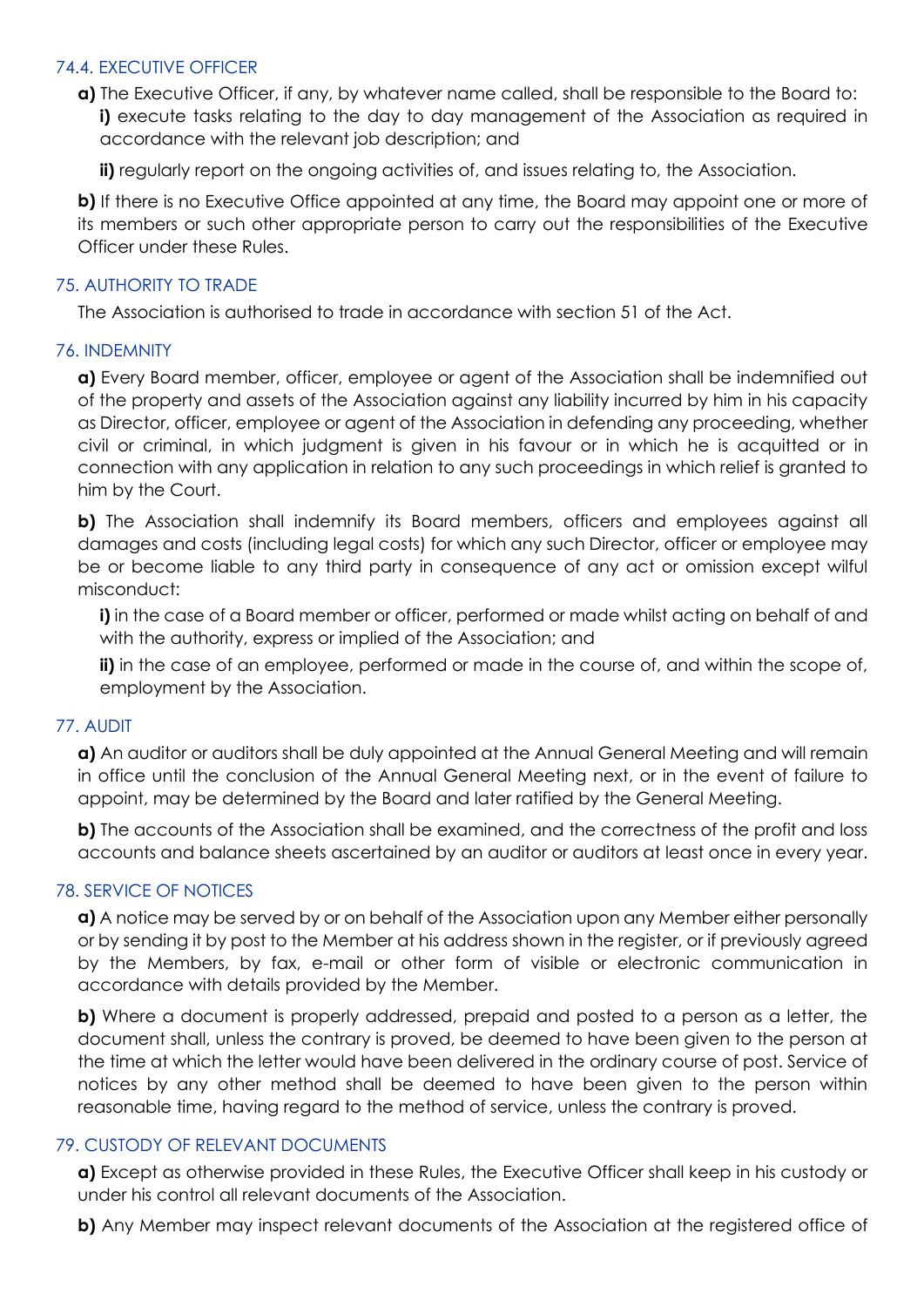the Association, at a reasonable time, on reasonable notice to the Executive Officer, subject always to relevant confidentiality considerations. This is to be read in conjunction with **Rule 71**.

#### 80. SOURCES OF FUNDS

The funds of the Association shall be derived from nomination fees, annual fees, donations, levies, sponsorships, grants, trade rebates and such other sources as the Board determines.

#### 81. REGULATIONS

**a)** The Board may make Regulations and/or By-laws and policies and alter, amend, or rescind the same as occasions may require, and enforce penalties for their breach. Such Regulations, By-laws and policies shall have the same force and effect as the Rules but shall not be in any way opposed or in conflict with the Rules. Such Regulations, By-laws and policies shall be available for inspection in the Association premises and where requested or appropriate duly circulated to Members.

**b**) Regulations and/or By-rules and policies will be developed for all the sports and tournaments controlled by the Association.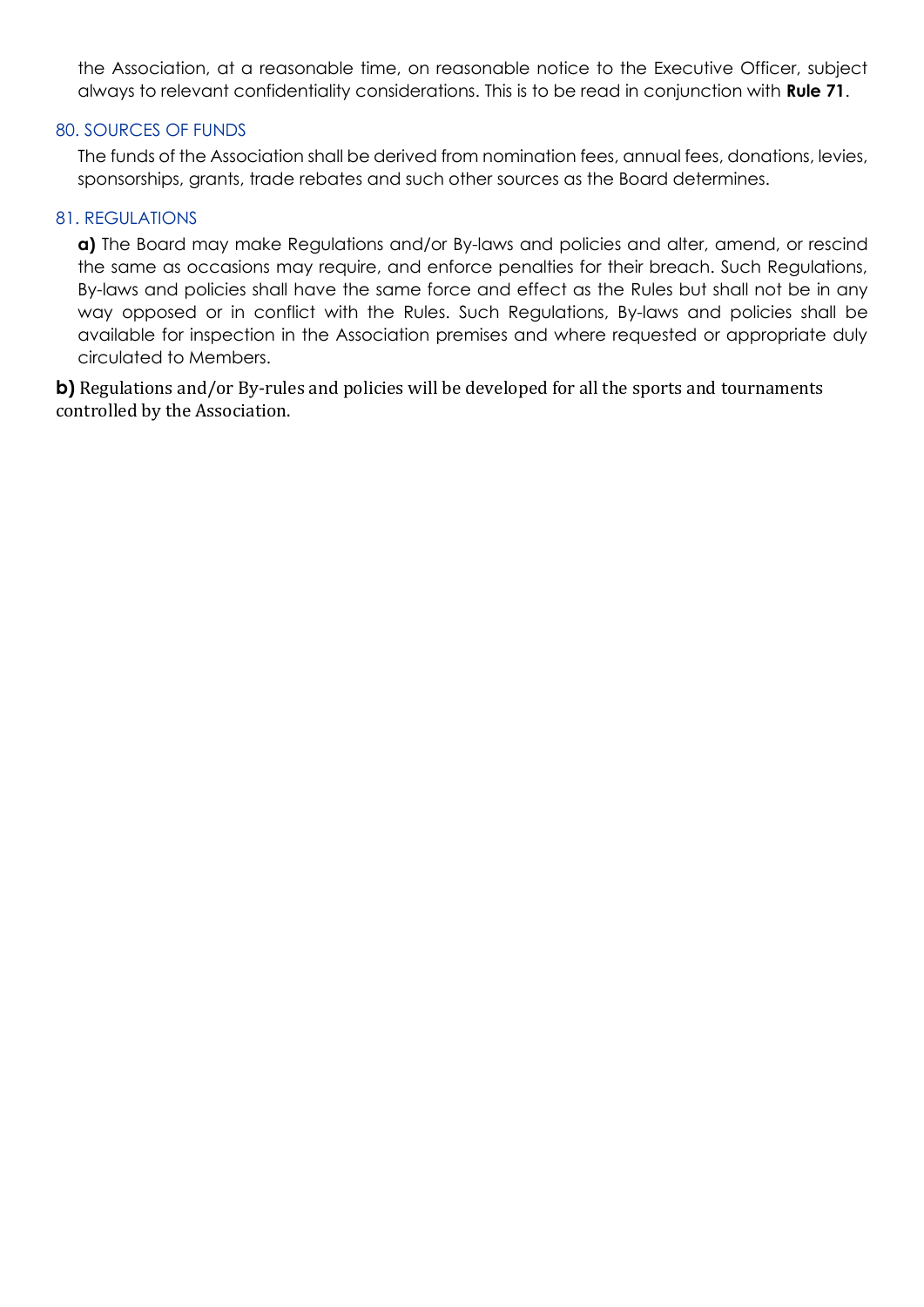# **TABLE OF CONTENTS**

| Preliminary                                               |  |
|-----------------------------------------------------------|--|
|                                                           |  |
|                                                           |  |
|                                                           |  |
|                                                           |  |
| Powers of Association                                     |  |
|                                                           |  |
|                                                           |  |
| <b>Members, Disciplinary Procedures and Grievances</b>    |  |
| Division 1: Membership                                    |  |
|                                                           |  |
|                                                           |  |
|                                                           |  |
|                                                           |  |
|                                                           |  |
|                                                           |  |
|                                                           |  |
|                                                           |  |
|                                                           |  |
|                                                           |  |
|                                                           |  |
|                                                           |  |
|                                                           |  |
|                                                           |  |
|                                                           |  |
|                                                           |  |
|                                                           |  |
|                                                           |  |
|                                                           |  |
|                                                           |  |
|                                                           |  |
| <b>Division 2: Disciplinary Action</b>                    |  |
|                                                           |  |
|                                                           |  |
|                                                           |  |
|                                                           |  |
|                                                           |  |
| 24.1. Conduct of Disciplinary Appeal Meeting 17           |  |
| 24.2. Breach of Discipline by Players and Official  17    |  |
| <b>Division 3: Grievance Procedure</b>                    |  |
|                                                           |  |
|                                                           |  |
|                                                           |  |
|                                                           |  |
| <b>General Meetings of the Association</b>                |  |
|                                                           |  |
|                                                           |  |
| 28. Special General Meeting Held at Request of Members 20 |  |
|                                                           |  |
|                                                           |  |
|                                                           |  |
|                                                           |  |
|                                                           |  |
|                                                           |  |
|                                                           |  |
|                                                           |  |